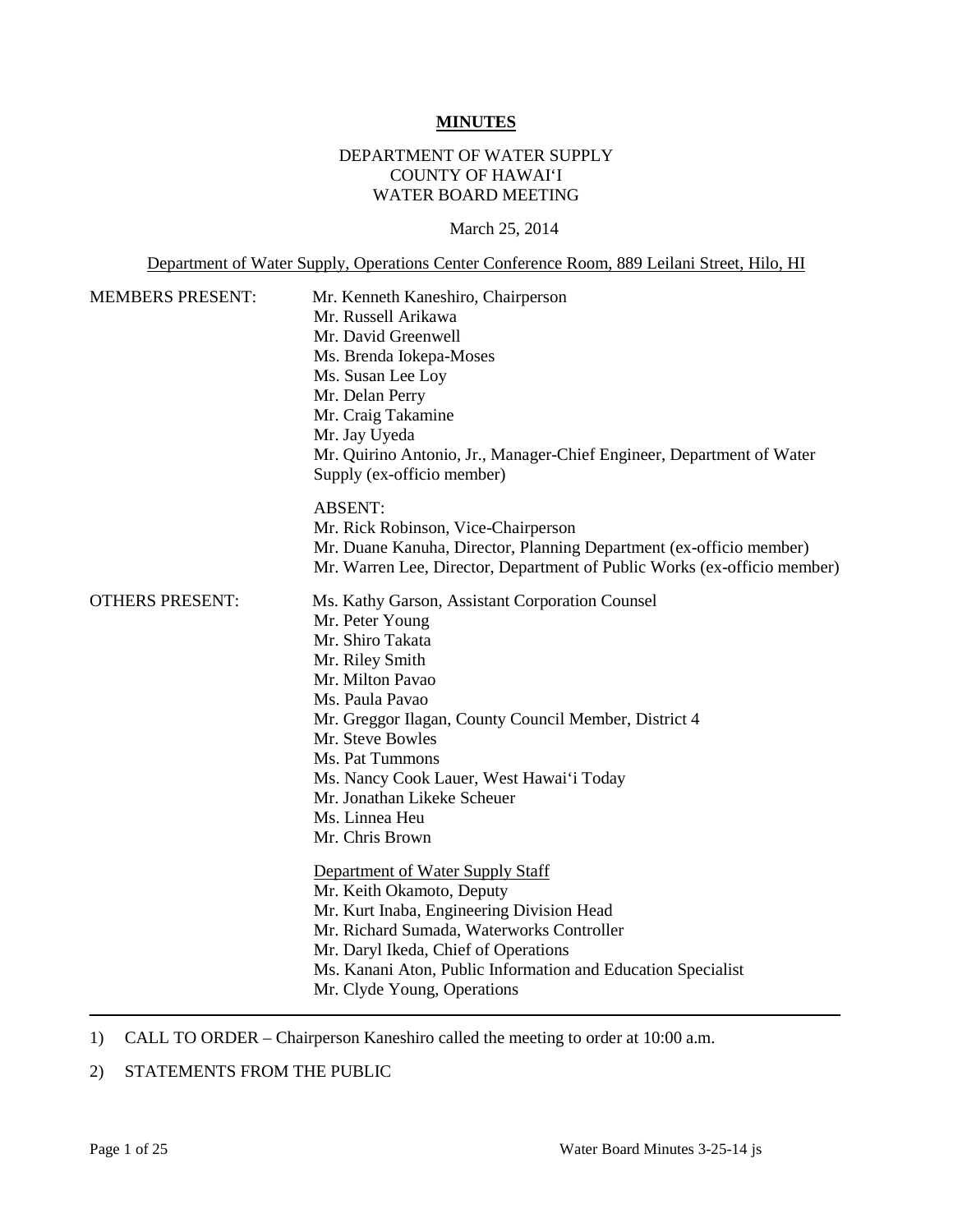#### *(Mr. Greggor Ilagan, Hawai'i County Council Member representing District 4, spoke on the Department's Operating and Capital Improvement Budget.)*

MR. ILAGAN: Good morning. It's so different to be behind here, but I just want to say it's good to be here, and thank you so much for giving me this opportunity. My name is Greggor Ilagan, and I'm the Council Member for District 4. I'm here to speak on behalf of your operations. I wanna… Because I represent District 4, I want to voice out concerns of my constituents. One of the things about Puna… especially the district that I represent…there's 20,000 people living in District 4, and 12, 000 of them is in Hawaiian Paradise Park. And most people in Hawaiian Paradise Park in the 8,800 lots there…most of them is in catchment. And they always wish to be, or have, County water. And I know you guys have to deal with 4,028 square miles of this Big Island. And it *is* a difficult job to balance your Budget to provide County water for everyone. I just want to remind everyone, especially this distinguished body…that there is a need in Puna. And the people in Hawaiian Paradise Park would wish to be, to have, County water, and I'm just here to advocate for that, and to remind everyone here that…I know that it's very expensive, and I just want you guys to understand that the need is there. And thank you for giving me this chance to speak to you, and it's a wonderful day, so I just want to say thank you again. Aloha.

CHAIRPERSON KANESHIRO: Thank you very much. Next I would like to call up Jonathan.

# *(Mr. Jonathan Likeke Scheuer, representing the National Park Service, spoke on Items 8(A), (B), and (C.)*

MR. SCHEUER: Aloha mai kakou. My name is Jonathan Likeke Scheuer, sort of like "shoyu", or rhymes with "lawyer." And I'm here today on behalf of the National Park Service. You have my written testimony. I just want to say a few things to you today. First of all, I wanted to thank you again for the opportunity that you gave to the National Park Service to present last month, um…especially for the question the Board asked after the presentation. And I want to especially thank the people that came to testify in opposition to the presentation that we gave, and the efforts that we're doing. It's…you know, it's hard in Hawai'i, local folks... We don't like going public and disagreeing. We don't like to do things, and I know it takes a lot of energy and effort, so I just want to acknowledge that and thank people. I also look forward to hearing the presentations from Mr. Young today, as well as from the Water Board staff...the departmental staff. And we had an opportunity last Thursday in Kona to hear what I think will be a substantially similar presentation today from the Department. I want to go on record and let you know that we absolutely agree; we think the Department of Water Supply does an excellent job in Kona, of pumping water, maintaining wells and distributing water in Kona. The issue that we have is really not about how good a job you guys are doing. The issue that we have is that you only control about 25 percent of the wells in Kona. Right now, about 85 percent of the pumping…and if there's a lot of projects that come on, they could either tie up to your system, which would increase the percentage, or they could actually create their own private water companies, which would put them into direct competition with you. In any case, what we acknowledge is that this Board, unfortunately, does not have the power to regulate all pumping from the Aquifer. It's limited to controlling its own wells, and so the concerns that the National Park Service has are outside of a significant amount of your guys' control. So you know, we appreciate that designation could present some challenges for you, but we also want to acknowledge that the lack of designation presents some challenges. And we think that would actually assist you in your duties. One of these I mentioned last month… It's the specific powers that are delegated to the Department of Water Supply in designated water management areas. It's very explicit that the Commission is supposed to delegate to you the power to allocate water from within your permits. The second thing, and I'm just gonna highlight this for you briefly… I mentioned in my presentation last month that there had been oral arguments on a case from the island of Kaua'i called the Kaua'i Springs case, which specifically dealt with what are the County's duties regarding protection of public trust interests in water in an undesignated water management area. Well, it turns out, three days after your meeting, the Hawai'i Supreme Court issued a ruling on that, and was actually particularly clear on what the Court felt the County's duties are in undesignated areas to protect public trust interests, as well as the particular tests that you should follow in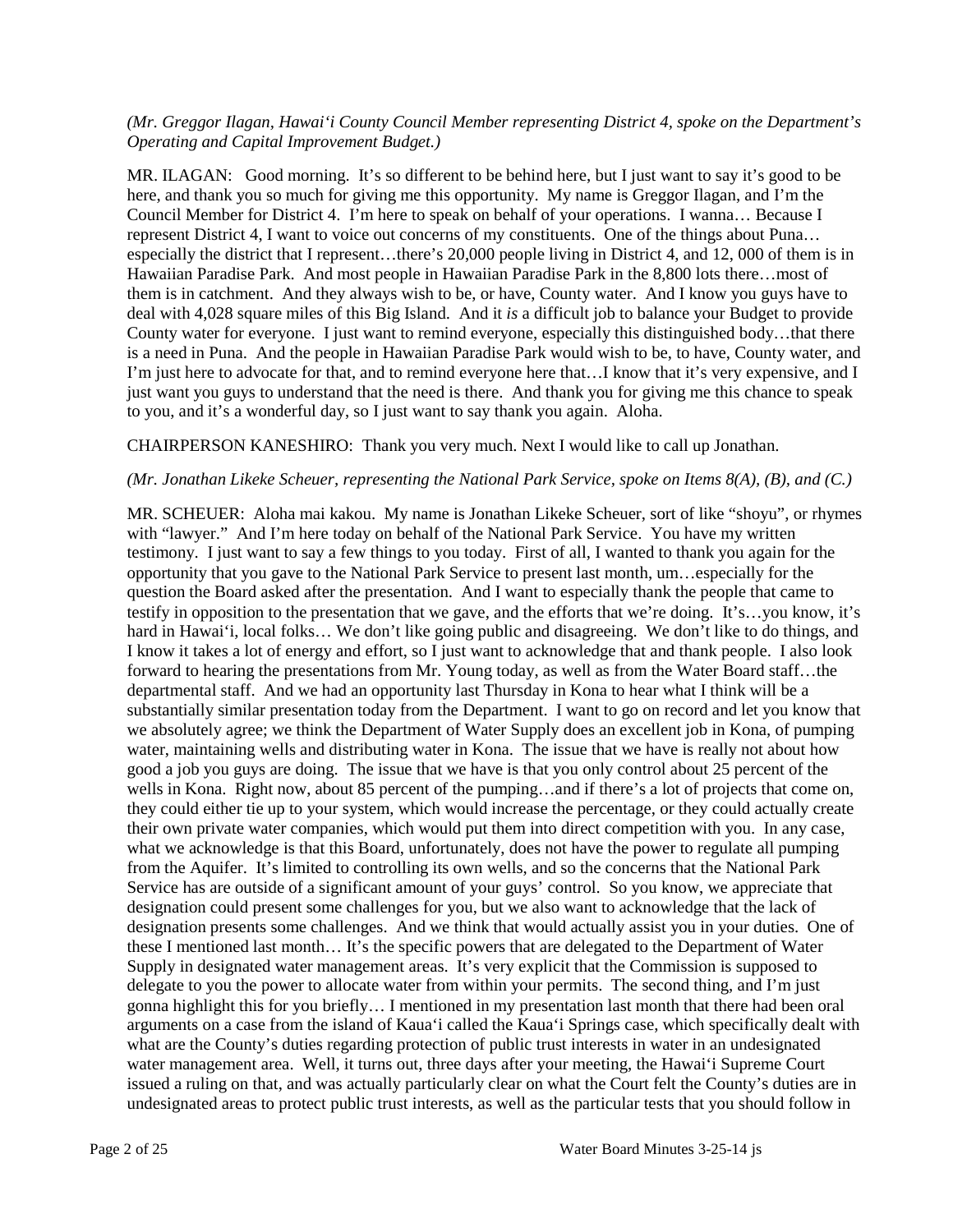terms of looking at things and analyzing things before you make a decision. So I would just really encourage everybody on the Board to read that, work with your Counsel in helping to understand that decision, and what the implications are. We think it actually points out that, in…as long as Keauhou remains undesignated, there might be a significant burden to this Department, different than the operation that you already are doing successfully…that you might have to undertake. Finally…so that was the substance of my testimony. You know…we continue to obviously support designation, but we also support and really mahalo you guys for the respectful and engaged conversation that we're having on what is, I realize, for many people a really difficult issue. Mahalo.

CHAIRPERSON KANESHIRO: Thanks, Jonathan. Next I'll call on Chris Brown.

# *(Mr. Brown spoke on water meter availability in North Kohala, which is covered in Item 6(A).*

MR. BROWN: Good morning. Thanks for letting me be here. I was here about a month and a half ago or two months ago, at a meeting, and the presentation is gonna be similar. I have been a teacher in Kohala…I was a teacher. I retired several years ago. I taught for about 40 years in Kohala. My wife also taught for 40 years and retired. My brother is a teacher there now, and is a principal at the Middle School, and his wife is a retired doctor in Kohala. The problem that we're having is that my wife and I own a three-acre parcel that's zoned A-3, and right adjoining this property is an eight-acre parcel that my brother and his wife and my wife and I own together. And it's zoned A-20. We're trying to get it divided so that there can be two separate parcels: my brother's property and our property…that we can separate so that each of us will have his own. We're going to go through... I've started the process of down-zoning, and then we have to subdivide, but we've been told that the possibility of getting that done is almost impossible without a water meter. We have one more water meter for the eight acres, but we'd like to get a second water meter. The water line is right along the road, and so it'd be just a matter of putting in a meter right on the lower property. My daughter at this time also teaches in Kohala, and has been there about 10 years. She lives with us. I'd like to get her out of the house…and it's impossible for her to find a house or a property that she can afford, but this would be an option for her…that she could build a house on the four acres that'd be adjacent to ours. And that distance would be fine with me. And that's… So my request is that you consider providing a water meter so that we can go through the process of down-zoning, and then subdividing the property, then make it separate so that my wife and I would own one of the four-acre parcels; my brother and his side would own the other four-acre parcel. Thank you.

CHAIRPERSON KANESHIRO: Okay, thank you. Okay, the next person I'd like to call on is Riley Smith.

#### (*Mr. Smith, representing Lanihau Properties, spoke on the Keauhou Aquifer issue.)*

MR. SMITH: Good morning. I think all of you should have a copy of my testimony. I emailed it to the Department the other day. Um, I'm just gonna paraphrase it. I testified at last month's meeting, and am just kind of reinforcing what I've said before, and providing some additional information. My name is Riley Smith. I'm the president of Lanihau Properties. I'm a lifelong resident of the State of Hawai'i; I'm born and raised in Kaneohe on Oahu. I'm a graduate of the Kamehameha Schools, and as such, am a beneficiary of an ali'i trust that is negatively impacted by the designation of the Keauhou Aquifer. For your information, I am also the CEO for the combined family enterprise that includes Palani Ranch. We have been stewards of lands in North Kona since the early 1900s, and used to own the ahupua'a of Honokōhau, which includes the portion that was later sold to the federal government for the Kaloko-Honokōhau National Park. My testimony is a follow-up to my comments at your meeting in February. As you may remember, at that February 25 meeting, I questioned why the National Park has not shared their water quality baseline data with the landowners and consultants of North Kona, after they told the County Council on February 18 that they did. This is a follow-up to a meeting that Ken Melrose, who is Chair of the Kona CDP Action Committee, and I had with the National Park Superintendent in January 2013, where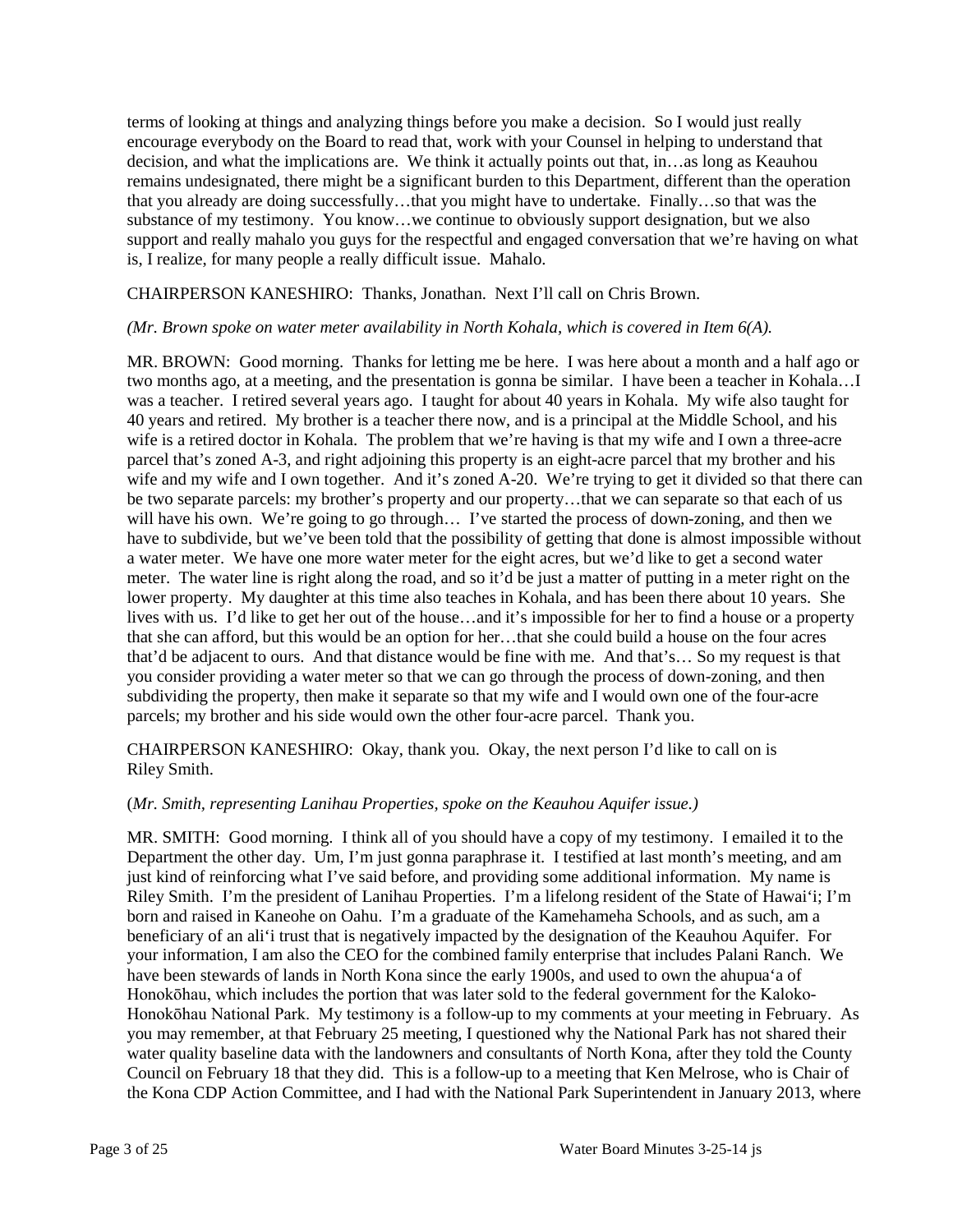we asked, again asked, for this information, and they declined to provide it. As it turned out, the day after your meeting last month, I received via email a three-page summary of a number of different references that I had requested. So it kind of amazed me that for six years I couldn't get this information, and in 24 hours after testifying in front of you, they provided it to me. Okay? After reviewing the data, it became clear that the references they provided were *some* of the information that I had been asking for, but not the baseline water data and the constituents that my scientists would use to evaluate the impacts, or lack of impacts, to the Aquifer. On March 11, I asked the National Park Service to provide the missing information. On March 13, Jeff Zimpfer of their office said that he would work on it and get back to me as soon as possible. I have not received it yet. But…I also found interesting was that there are a number of us stakeholders in North Kona that have been diligently trying to communicate with the National Park and obtain this information. In an email that Paula Cutillo…and some of you may know her…she's the hydrologist for the National Park Service… She sent an email to Nancy Burns, who's, like myself and some or you are, professional engineers. And it's quoted in my testimony… But she says: "I have not completed the analysis you described, although I have been working on analyzing existing data for trends. Just to be clear: the National Park Service petition for Water Management Area action does not state that existing wells have adversely impacted water resources in the park. The legal standard we are addressing is that water resources *may* be threatened by existing or proposed withdrawals or diversions of water." So to me, it's clear that they possess the data, but have decided not to provide it to us. And again, when I conduct an Environmental Assessment… We have a well that's under construction right now… We're intending to dedicate it to the Water Department within the next couple months, to supplement your storage, source and distribution system, so that you can increase the capacity and confidence that you can provide water to your existing customers. We're working with the Department to do that now. When I do an Environmental Assessment, I publish it with the Office of Economic…Environmental Quality Control, and they distribute it to anybody who wants to see the information, so I share my data. They don't share theirs. Okay. My other concern was that last month's meeting, where the Superintendent said that the National Park Service is not anti-development, and they are not trying to stifle the economy in West Hawai'i… After hearing her statements, I was surprised to find the article that's attached to my testimony…and in it…this is a four-page article…that was co-authored by Sallie Beavers, who's the National Park's chief integrated resources ecologist. She's currently still employed at Kaloko-Honokōhau… In it, the testimony provided you shows a number of highlighted sections. The title of the document is how the National Park Service uses State laws and regulations to protect parks from adjacent parklands. So if you look at the last page of that article, there's a "Lessons Learned" section. There's a number for seven bullet points, and basically it talks about their recipe for trying to stop development around the park. So it's interesting to me when the Superintendent says we're not trying to stop development, but then they issue these papers that was authored in 2003, which gives a formula to do exactly that. So again, I question their motives; I question the accuracy of their statements. So I just wanted to share that with all of you. Thank you very much.

#### 3) APPROVAL OF MINUTES

The Chairperson entertained a Motion to approve the Minutes of the February 25, 2014, Water Board meeting.

MOTION: Ms. Lee Loy moved to approve; seconded by Mr. Perry.

Ms. Lee Loy thanked the Secretary for her work during a very long meeting.

Mr. Greenwell said that the Board needs to address the Chairperson before making a statement. People were talking out of turn and talking over each other during the last meeting, and the Secretary had a hard time, he said.

ACTION: Motion carried unanimously by voice vote.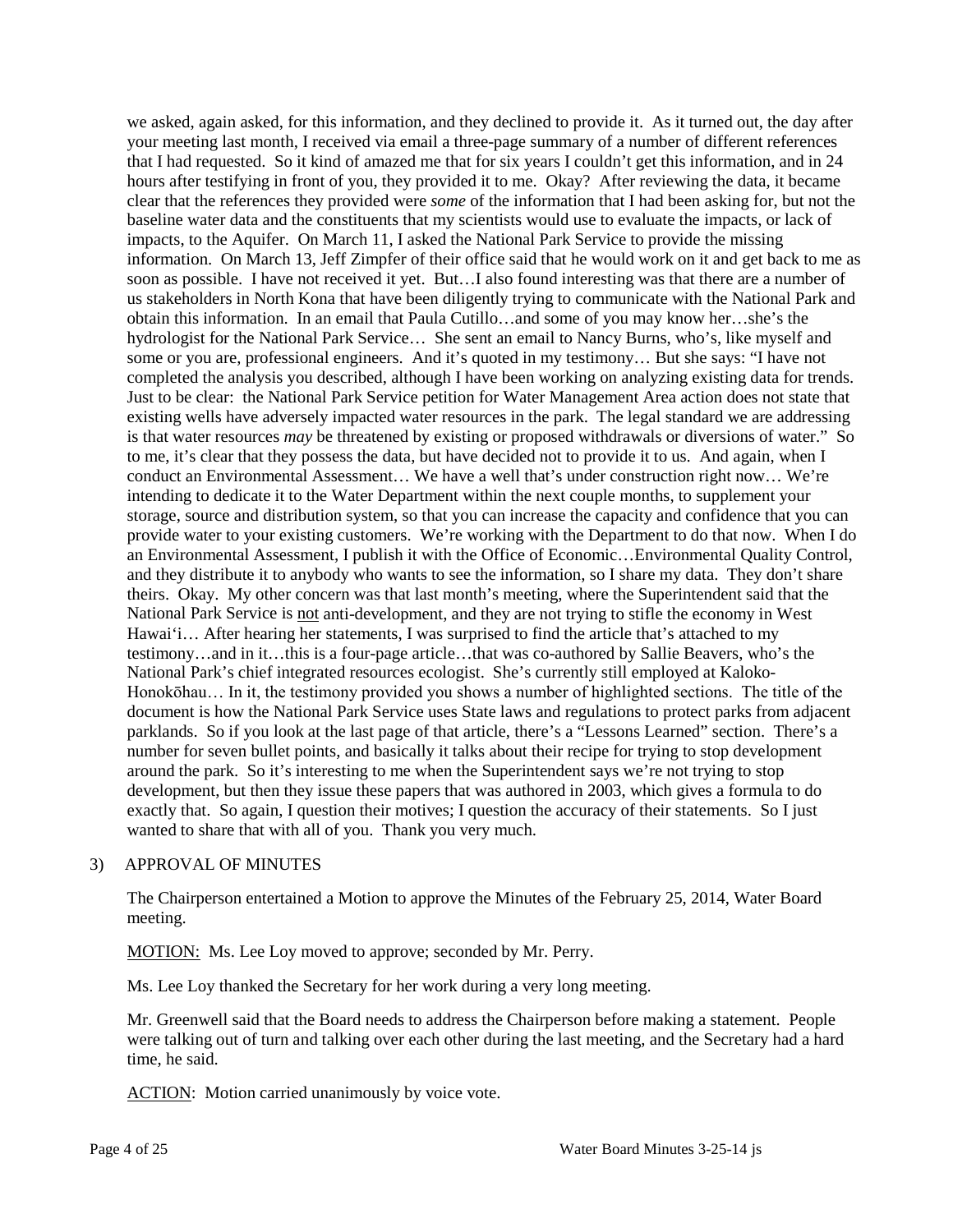### 4) APPROVAL OF ADDENDUM AND/OR SUPPLEMENTAL AGENDA

MOTION: Ms. Lee Loy moved to accept Supplemental Agenda Item 5(A), JOB NO. 2014-1004, WAIĀKEA OFFICE PLAZA LANDSCAPE IMPROVEMENTS, PHASE I; seconded by Mr. Uyeda and carried unanimously by voice vote.

#### 5) SOUTH HILO:

# A. **JOB NO. 2014-1004, WAIĀKEA OFFICE PLAZA LANDSCAPE IMPROVEMENTS, PHASE I:**

Bids for this project were opened on March 20, 2014 at 2:00 p.m., and the following are the bid results. This project generally consists of cutting Eucalyptus and Banyan trees, disposing of trees, grinding the roots and grading the area in accordance with the specifications.

Bids for this project were opened on March 20, 2014, at 2:00 p.m., and the following are the bid results:

| <b>Bidder</b>             | <b>Bid Amount</b> |
|---------------------------|-------------------|
| Imua Landscaping Co. Ltd. | \$128,000.00      |

Project Costs:

| 1) Low Bidder (Imua Landscaping Co. Ltd.) | \$128,000.00        |
|-------------------------------------------|---------------------|
| 2) Contingencies (10%)                    | \$ 12,800.00        |
| <b>Total Cost:</b>                        | <u>\$140,800.00</u> |

Funding for this project will be from DWS's CIP Budget. The contractor will have 45 calendar days to complete this project.

The Manager-Chief Engineer recommended that the Water Board award the contract for JOB NO. 2014-1004, WAIAKEA OFFICE PLAZA LANDSCAPE IMPROVEMENTS, PHASE I, to the lowest responsible bidder, Imua Landscaping Co. Ltd., for their bid amount of \$128,000.00 plus \$12,800.00 for contingencies, for a total contract amount of **\$140,800.00**. It is further recommended that either the Chairperson or the Vice-Chairperson be authorized to sign the contract, subject to review as to form and legality by Corporation Counsel.

MOTION: Ms. Lee Loy moved to approve; seconded by Mr. Perry.

The Manager-Chief Engineer said that there was only one bidder, although a couple of prospective bidders had attended the bidders meeting. The sole bid that came in was a fair one, as reviewed by a staff engineer.

Ms. Lee Loy asked if this project was aimed at minimizing the risk of tree branches, etc., falling near the DWS main building.

The Manager-Chief Engineer confirmed this. The tree removal and planting of smaller native trees will also handle the problem of leaves clogging the gutters, which could cause structural problems to the main building.

ACTION: Motion carried unanimously by voice vote.

#### 6) NORTH KOHALA:

# A. **PRESENTATION REGARDING WATER METER AVAILABILITY IN NORTH KOHALA:**

Mr. Shiro Takata, a resident of North Kohala, spoke on behalf of his friend, Mr. Chris Brown, and his family. Mr. Brown had earlier asked the Board to grant him a water meter. Mr. Takata praised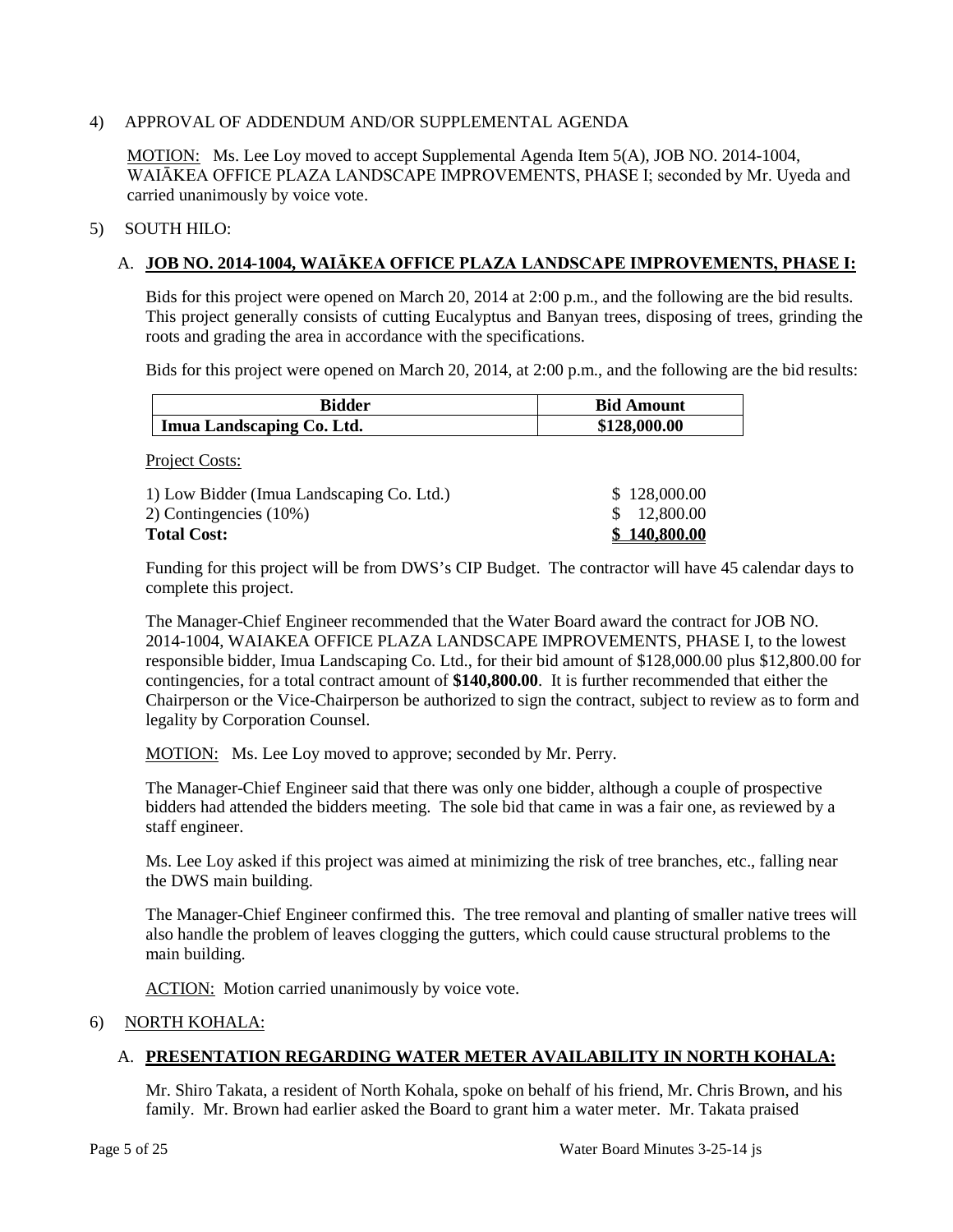Mr. Brown for his work as a teacher and as an active community member, citing Mr. Brown's column for the Kohala Mountain News that promotes local people. Mr. Takata said Mr. Brown deserves the American dream of a residence for his kids. Mr. Takata asked the Board to grant Mr. Brown a water meter. Mr. Takata spoke of the declining student population in Kohala's public schools, and linked greater availability of water to more subdivisions and affordable housing for local families. He said he feared that Kohala schools with dwindling student numbers could be closed. Water availability would help Kohala, he said.

Mr. Takata said that there are two wells in the area, one at Hala'ula owned by a Canadian bank, and one near Kokoiki owned by Surety. Mr. Takata suggested that DWS acquire one of the wells, and said that it would be easier to deal with Surety to buy their well because Surety is local, and is willing to sell. Before finishing his presentation, Mr. Takata again made a plea to help Mr. Brown get a water meter.

Mr. Greenwell asked for more information about the two wells. He asked Mr. Takata whether the Surety well was complete, partially complete, or just a site. He also asked what it would take for the Water Board to take over the Surety well.

Mr. Takata said that the Hala'ula well has been around for years; Surety used to own it, but Mr. Takata said he heard that it is now owned by a Canadian government pension fund. The well near Kokoiki is owned outright by Surety, he said. Surety had intended to use the well to supply water to a large subdivision in Māhukona. However, due to bankruptcy, Surety no longer owns Māhukona and they are now willing to sell the well, Mr. Takata said. Mr. Takata said he learned that the well is ready to go; the only problem is that the well site does not have enough acreage surrounding it. He suggested that DWS or the Water Board buy the surrounding land from its current owner, a Mr. Yap. Mr. Takata said he is sure that Surety is willing to sell the well. He said DWS should buy the well and acquire the land from Mr. Yap; he noted that DWS has the right to eminent domain. Mr. Takata said that would be the fastest and easiest way because DWS would be dealing with people who live in Hawai'i, instead of dealing with the owners of the Hala'ula well. Mr. Takata said that what frustrates him is that the water is there, Kohala needs the water, Kohala needs development, and needs better education. All of this depends on water; in order to do all of this, Kohala needs to get water first, Mr. Takata said.

# 7) SOUTH KOHALA:

# A. **SUBLEASE BETWEEN THE DEPARTMENT OF WATER SUPPLY AND LĀLĀMILO WIND COMPANY, LLC, FOR 44.5 ACRES OF LAND AT LĀLĀMILO, SOUTH KOHALA, HAWAI'I FOR A WIND FARM:**

The Water Board and Site Constructors, Inc., entered into a Renewable Energy Service and Power Purchase Agreement dated October 22, 2013 ("PPA"), and subsequently that PPA was reassigned to the Lālāmilo Wind Company, LLC, on December 23, 2013.

The Department of Water Supply (DWS) will be seeking a Direct/Master Lease from the Board of Land and Natural Resources (BLNR) for 83.997 acres: TMK (3) 6-6-001:002, 071, and 076 (portion), for the purpose of constructing a wind farm and related communication/energy facilities by the Lālāmilo Wind Company, LLC.

In conjunction with that process and the PPA, DWS will seek BLNR's approval to sublet a 44.5 acre portion of TMK (3) 6-6-001: 071 to Lālāmilo Wind Company. DWS and Lālāmilo Wind Company have tentatively negotiated terms of the sublease.

The term of the sublease will be for twenty (20) years; rent shall be either \$6,000 per year or ten (10) percent more than the amount that DWS is charged by the BLNR under the Direct/Master Lease.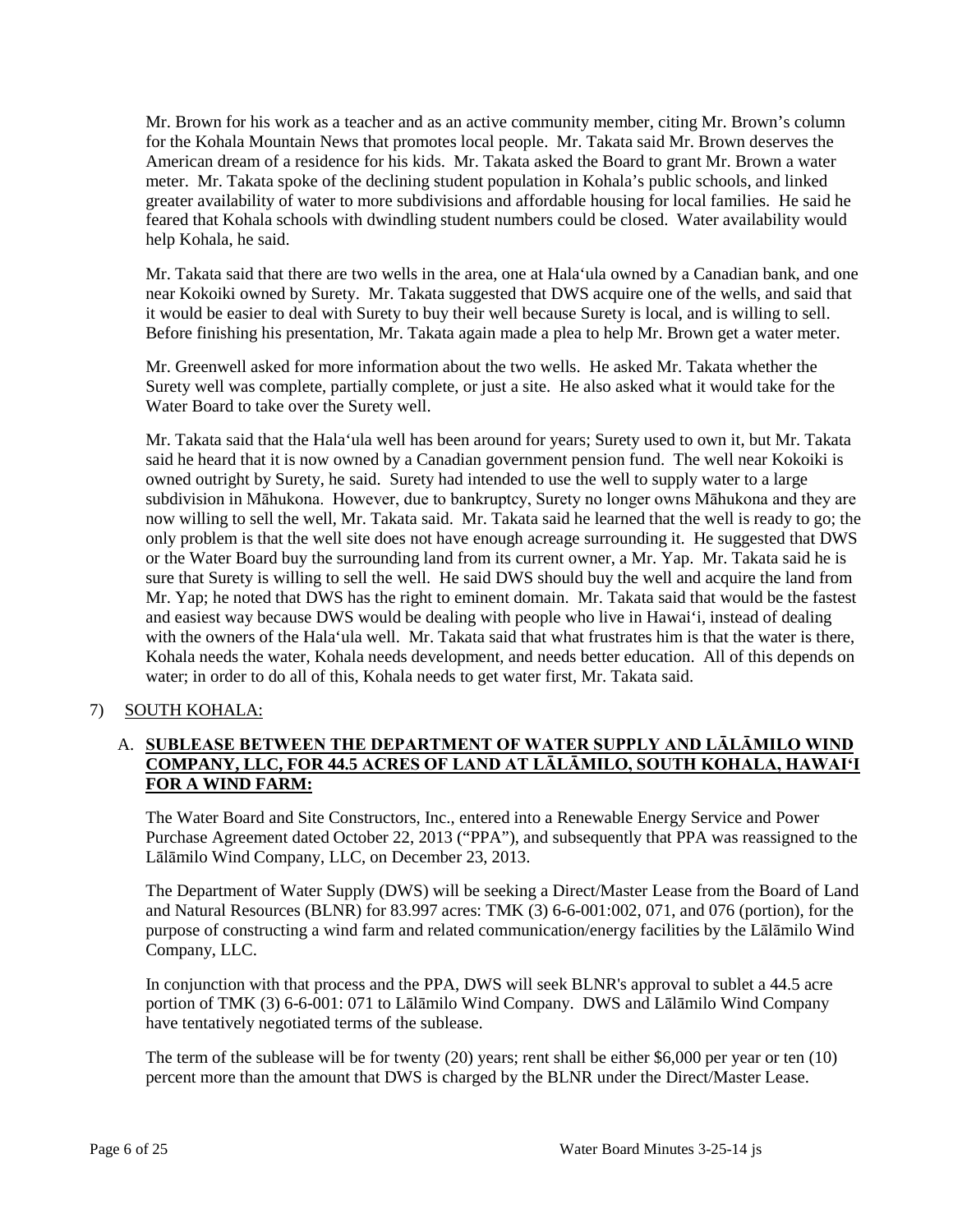Lālāmilo Wind Company understands that these terms and those contained in the draft sublease are subject to approval, and any modifications made by the BLNR in either the Direct/Master Lease or in their approval of the sublease. Lālāmilo Wind Company is requesting that the Water Board conceptually approve the sublease in its present form.

The Manager-Chief Engineer recommended that the Water Board approve *in concept* the sublease of approximately 44.5 acres located on the northeast portion of TMK (3) 6-6-001:071 to Lālāmilo Wind Company, LLC., per the terms contained in the draft sublease subject to the DWS receiving the Direct/Master Lease for the property from the State of Hawaii, Board of Land of Natural Resources (BLNR), and subject to BLNR's approval of the sublease.

MOTION: Ms. Lee Loy moved to approve; seconded by Ms. Iokepa-Moses.

Mr. Uyeda noted that he did not see any provision for property taxes in the sublease. He recommended that if the sub-lessee needs to pay property tax, the Department should write a one- or two-sentence addition to address that issue.

The Manager-Chief Engineer said that was fine; DWS does not normally pay real property taxes on its water system facility sites.

Ms. Garson asked for clarification on what the Board wanted her to do. She asked if the Board wanted her to put into the sublease a line to the effect that if there is any tax, that it is passed on to the sublessee.

Mr. Uyeda said he would make a Motion.

AMENDED MOTION: Mr. Uyeda moved that Corporation Counsel adds one or two sentences to address property tax if the sub-lessee needs to pay; seconded by Mr. Arikawa. Motion carried unanimously by voice vote.

Ms. Garson said that this Motion was to direct her to add that language to the draft sublease; now the Board needs to vote on the Main Motion to approve in concept the sublease with that amendment.

ACTION: Main Motion as Amended passed unanimously by voice vote.

# 8) NORTH KONA:

# A. **PRESENTATION BY DEPARTMENT OF WATER SUPPLY ON NATIONAL PARK'S PETITION TO DESIGNATE KEAUHOU AQUIFER AS A GROUND WATER MANAGEMENT AREA:**

The Deputy and Ms. Aton presented the Department's position on the petition by the National Park Service to designate the Keauhou Aquifer as a Ground Water Management Area.

The Deputy noted that the County is mandated to conserve and protect Hawai'i's natural and cultural resources, including water; all public natural and cultural resources are held in trust by the County for the benefit of the people.

Ms. Aton said that the Department of Water Supply is directly accountable for its protection of water as a public trust resource, and therefore, DWS disagrees with the petition to designate the Keauhou Aquifer as a Water Management Area. The County of Hawai'i has a track record, as guardian of the public trust, of being good stewards, and DWS takes seriously this responsibility in what it does as a provider of drinking water. She likened DWS to a good parent, protecting Hawai'i Island's water, and the Keauhou Aquifer in particular, as a parent watches over her child. DWS's motto, "Ka Wai A Kāne" (Water, our most precious resource) embodies the values governing the Department's daily work.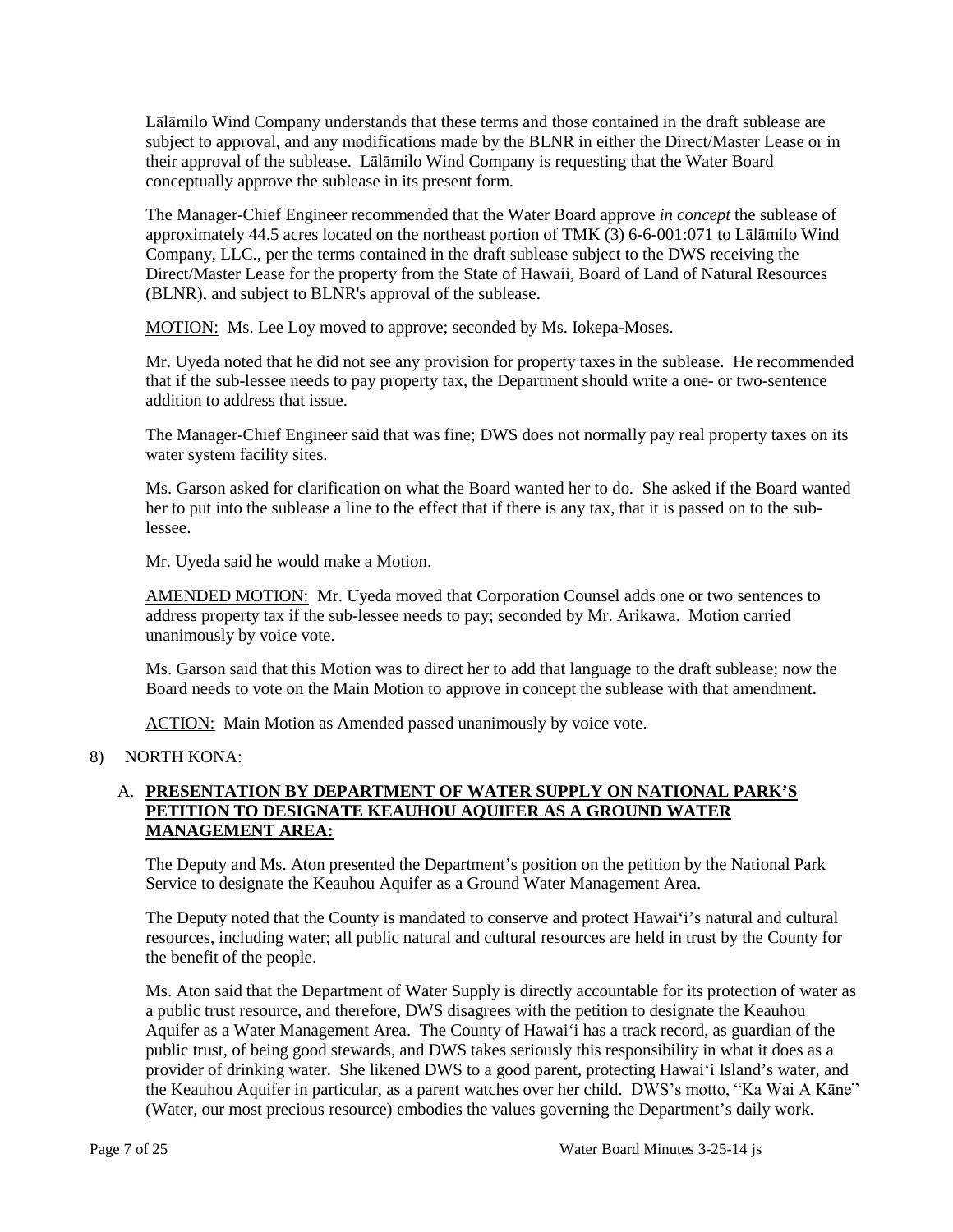The Deputy noted that DWS has been in business since 1949. He offered some background information regarding the services that DWS provides on the 4,028-square mile expanse of Hawai'i Island. DWS operates and maintains 23 separate water systems, within which the Department has 64 pumped ground water sources, eight spring water ground water sources and two surface water sources. DWS services 42,000 service connections, and about 115,000 of the island's population. DWS has a sizeable task, he said. DWS has 160 employees, a main office and four district baseyards. When DWS drills a well, there are a lot of safeguards and evaluations that must be taken care of before a well gets put into the system. Before water reaches the customer's tap, DWS must do an Environmental Assessment, and in the meantime, there is an opportunity for input from the public and the government. DWS takes public input and environmental concerns very seriously, the Deputy said. DWS also files for a well permit from the Commission on Water Resource Management (CWRM), in order to get approval to drill a hole into the ground. That is a multi-step process that involves collaborative efforts to get input from the public; there are many opportunities for people who have concerns to raise them – and to be heard. DWS does not unilaterally go through with plans without seeking public input. CWRM directly oversees and holds DWS accountable for the health of the aquifers. He elaborated on the many reporting obligations that DWS complies with, and once a well is online, DWS is continually held accountable by CWRM and the Department of Health (DOH). DWS treats water as a precious resource, and works through its leak detection program to ensure that water is not wasted. DWS works with DOH's Safe Drinking Water Branch through an EPA-funded grant to share the message with the public that water is a precious resource. The Deputy showed a graph that illustrates how DWS has reduced its dependence on the Kahalu'u Shaft, where chlorides are a concern which was raised in the NPS petition. While the Kahalu'u Shaft was once looked to as the main water source for Kona, DWS has invested substantial resources of time, money and manpower to shift the Department toward high-level, fresh (i.e., low chloride) water. The Deputy cited the County's Water Use and Development Plan (WUDP), which ties together water resource availability and the sustainable yield of the aquifers with long-term land use decision-making and policy-making strategies. This plan is a tool that CWRM will scrutinize regarding its decision on the petition. The Deputy said he wanted to make sure that everyone understood what sustainable yield meant.

Ms. Aton likened sustainable yield to the guidelines that must be followed by the Blood Bank when taking people's blood donations. A certain amount of blood can be donated without affecting the donor's health; sustainable yield is similar. There is a regular recharge to the Aquifer through rainfall, according to the sustainable yield calculations that are done by CWRM. The sustainable yield that DWS watches for the Keauhou Aquifer at this time is 38 million gallons per day (mgd).

The Deputy said that the WUDP talks about sustainable yield, and NPS's petition specifically claims that this plan paints a doomsday scenario of 400-500 percent above sustainable yield. The Deputy said that level would be reached if every square foot of property were developed according to the General Plan, using water based on numbers from DWS's water system standards. However, a more realistic number that is in the same WUDP is the number showing the area's **historical growth**. The plan shows that in the Year 2025, the area will be at 18.6 mgd – including all water sources in the Keauhou Aquifer (i.e., not just DWS's water sources). Looking at the historical projections, the increase in sustainable yield will be an increase of three mgd every 10 years. The Deputy likened sustainable yield to a checking account, with the prudent person budgeting only a certain amount of spending, with one's paycheck acting as a replenishing source (like recharge from rainfall). In the Keauhou Aquifer's case, 38 mgd is the sustainable yield (like a budget). In this way, one can sustainably manage spending indefinitely and still be good, he said. Sustainable yield works the same way. The Deputy said that DWS is not the only entity that safeguards the water resource; other departments and agencies also watch over the resource. There is also community input, environmental assessment reviews, engineering report reviews, etc.; DWS does not want to be the only entity responsible for protecting the resource, the Deputy said. Cutting to the chase, the Deputy said that DWS is opposed to designation of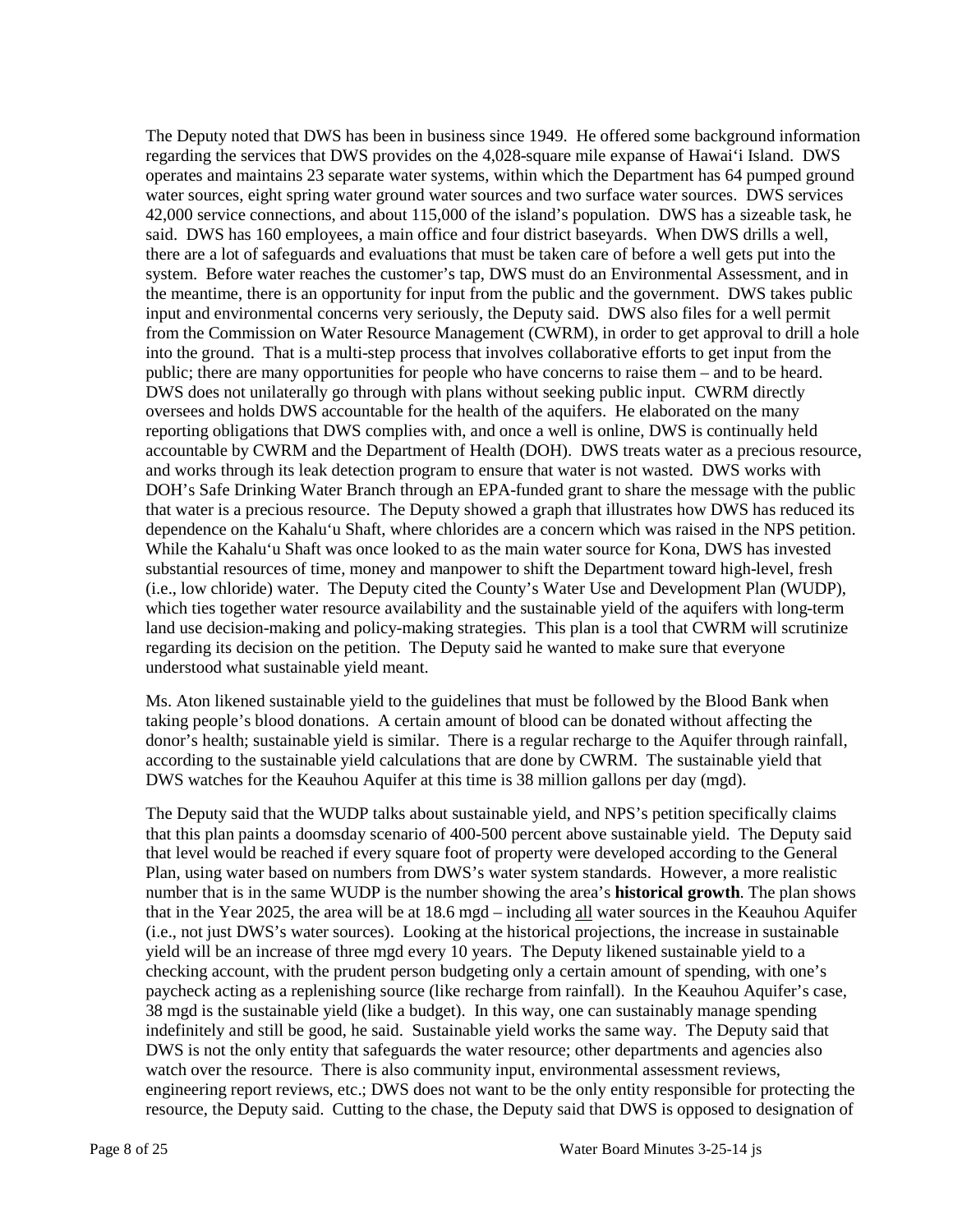the Keauhou Aquifer, because designation is serious, with potential long-term impacts for DWS and the entire community. If designation goes through, the first step is for DWS to reapply for water use permits for the 12 sources the Department has in the Keauhou Aquifer. DWS is concerned about the potential for objections that could be raised by anyone for whatever reason; these objections could lead to filings of contested case hearings for each of the permits. Contested case hearings could stall all of DWS's existing permits. Before any new use permits are considered, all of the existing use permits must be resolved first. There are a lot of community projects in the Keauhou Aquifer that could be put on hold indefinitely. These projects include affordable housing, school expansions such as the University of Hawai'i-West Hawai'i campus, the State Judiciary, the Keāhole Airport expansion, the Natural Energy Laboratory of Hawai'i Authority (NELHA), park facilities, etc. These projects are for the community, and bring jobs and housing, and boost student enrollment. DWS is concerned that these projects could be held in limbo indefinitely if designation goes through.

Ms. Aton said that DWS's track record of stewardship continues into the future, and includes a comprehensive perspective of care for all interests and best practices incorporated into governance of public trust resources. DWS continues to collaboratively work to address the concerns of the petition, and to cultivate understanding with those who support designation of the Keauhou Aquifer as a Management Area. DWS is working to find custom-fit solutions that resolve valid and precautionary concerns, while safeguarding the public trust. DWS is a primary guardian of the Keauhou Aquifer, and the Department protects its water resources through careful monitoring, reporting and planning, Ms. Aton said. DWS is mindful that the decisions made today need to endure, so that Hawai'i's future generations will have safe, reliable, high-quality drinking water.

*(The Chairperson called for a short break at 11:02 a.m.; meeting resumed at 11:13 a.m.)*

## B. **PRESENTATION BY FORMER BOARD OF LAND AND NATURAL RESOURCES CHAIRPERSON ON NATIONAL PARKS SERVICE'S PETITION TO DESIGNATE KEAUHOU AQUIFER SYSTEM AREA AS A GROUND WATER MANAGEMENT AREA:**

Mr. Peter Young, former Chairperson of the Board of Land and Natural Resources (BLNR) and former Chairperson of CWRM, provided a presentation on the National Parks Service's petition to designate Keauhou Aquifer System as a Ground Water Management Area. Mr. Young noted that he is currently a planning consultant for Queen Lili'uokalani Trust (QLT) as well as for the Kaloko Makai project in Kona, and had served as Deputy Managing Director for the County of Hawai'i.

Mr. Young said that he attended a presentation by NPS regarding what its petition means, and he was concerned that the Water Board might be lulled into misinterpreting what is going on. Water Management Area designation is a big deal and should be taken seriously. Designation would mean that a federal agency would be asking a State agency to take control away from a County agency, Mr. Young said. Designation will bring budgetary ramifications. As Mr. Smith testified earlier, there have been parts of the designation story that have not been told, Mr. Young said. There have been some mischaracterizations about what the Board has been told. Mr. Young said that his presentation would give his perspective of what designation means.

Mr. Young said that he was the Chairperson of CWRM when 'Iao Aquifer was designated. He said he would talk about what that designation meant, and what designations really mean about water in the future, and what designation of Keauhou Aquifer would affect how the Water Board and DWS will operate relative to managing resources on the island. During NPS's presentation, there was a slide about State water law, with the words "may" and "shall" highlighted. NPS said, "If there *may* be an impact, the Commission *shall* designate." Mr. Young said this was not the standard. The preceding words in the law are that "The decision needs to be *reasonably determined* after conducting scientific investigations and research." As Mr. Smith noted, it took years to get what was stated as the research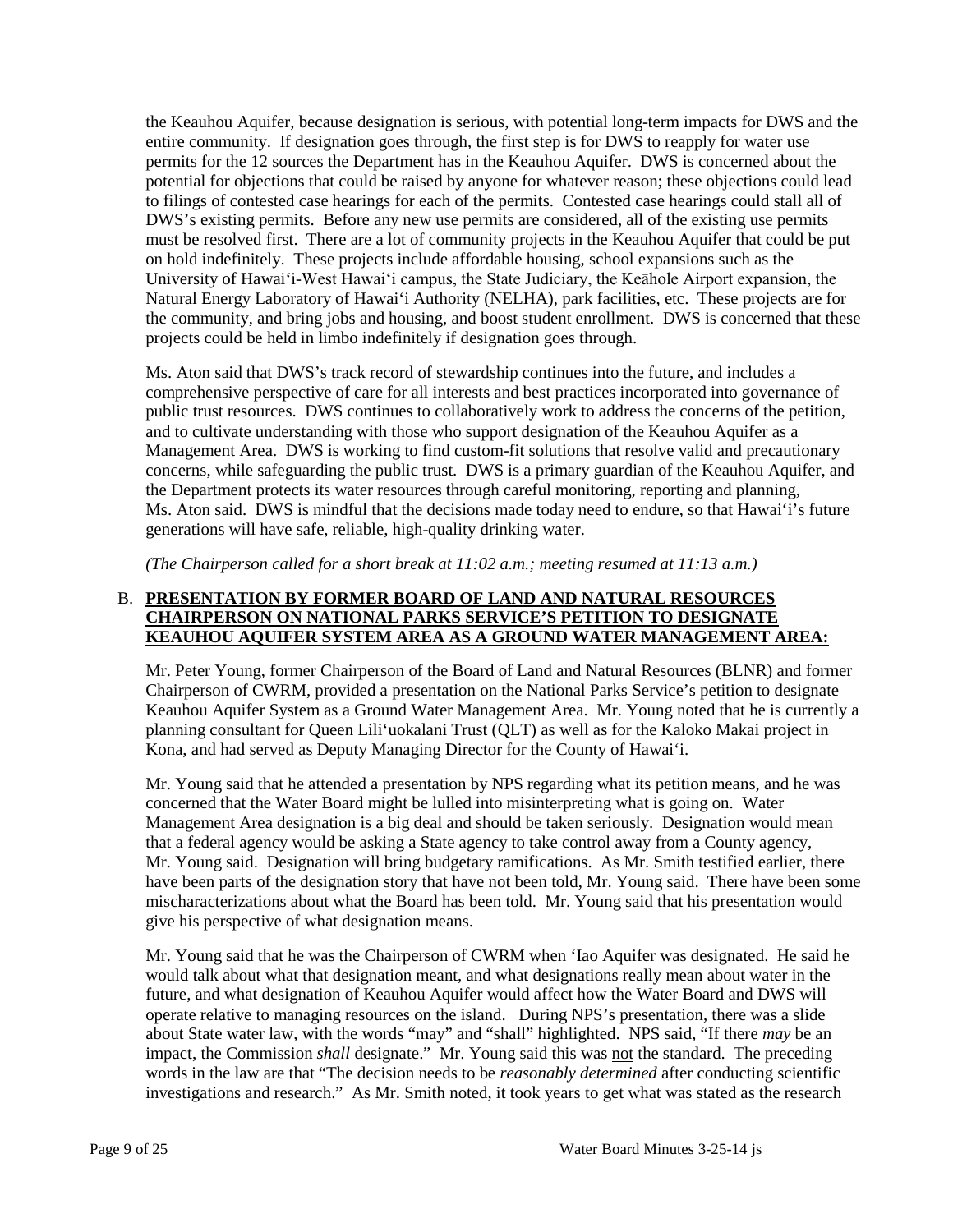that the National Park was doing. There were 23 items on that list of research, but one item was the petition itself, and the remaining 22 items were done in the last century, and nine of the items did not even relate to the National Park. Those nine items were studies done by others such as Messrs. Steve Bowles and Tom Nance about projects in that region. Mr. Young noted that the National Park in its 1994 General Management Plan stipulates that the Park shall do baseline studies and ongoing monitoring; one would expect that these studies would be readily available to everyone. However, a baseline study and ongoing monitoring by the Park regarding the impact of projects there have not been provided to anybody, Mr. Young said. He returned to the part of the water law that says that after conducting scientific investigations and research, CWRM will make a "reasonably determined decision." Mr. Young said that at last month's Board meeting, someone asked a very simple question: Who needs to apply for a permit after designation, and what is that process? Mr. Young said that everybody who has water now would need to apply for the permit. DWS would have to apply for the permit for the wells that it has now, including wells it has been operating in the Kekaha area since 1990, he said.

Mr. Young said there is no guarantee about what allocation DWS would receive after designation. He said that priority goes to existing user permits, which get reviewed first, and then, new user permits get considered if there is water available. Everyone must apply for a permit after designation; the County will have to apply to CWRM, a state agency, because a federal agency (the National Park) is saying that DWS was not doing its job to protect the resources, Mr. Young said. However, NPS has not produced any report about what the impact has been on the resources, and NPS has not documented any loss of traditional and cultural practices in the area. He noted that DWS was reminded today that once CWRM tells DWS how much water can be withdrawn, DWS gets to do the allocation. In a scenario where the allocation is less than what is presently being pumped, DWS and the Water Board will be the bad guys, because they will have to tell somebody that they will not get the water they have been getting. He said that there was no guarantee that anybody will get a permit, and there is no guarantee that existing users will get the amount of water that they have been getting.

Mr. Young refuted NPS's claim that this is just another permit. Mr. Young noted that he was Chairperson of CWRM when 'Iao Aquifer was designated. An engineer gave Mr. Young what was a very complicated flow chart for the water use permit process. Mr. Young said this is not a simple application; it is a complicated, expensive and time-consuming process.

The Board was not told by NPS in its presentation that all of these applications for existing use, as well as new use, are subject to contested court hearings. Contested court hearings are administrative trials, involving the hiring of attorneys and consultants. Mr. Young said the 'Iao Aquifer designation in 2003 took place because under the law, once 90 percent of sustainable yield has been exceeded, the aquifer shall be designated as a Water Management Area. In the summer of 2003, the 12-month moving average of withdrawals exceeded 18 mgd, versus the 20 mgd sustainable yield. After designation, everyone in the area had to apply for a permit; the first permit that was issued was more than two years after designation, Mr. Young said. In 2014, Maui's Department of Water Supply has two pending permit applications for existing use of 2.3 mgd that have not been permitted yet; the permits are still in contested case.

Sustainable yield is based on recharge, and CWRM's policy is dependent on the nature of the aquifer, Mr. Young said. He said that there will be an allocation to the total recharge of the aquifer, to determine what constitutes sustainable yield. He said that for a traditional basal aquifer, the computation for sustainable yield is 44 percent, and for high elevation water, the computation for sustainable yield is 75 percent. This is what was allocated to the Keauhou Aquifer system area, based on an impression that it was a basal aquifer. However, it is believed now that about 62 percent of Keauhou Aquifer is high-level water, and the rest is basal. Mr. Young explained that withdrawals are calculated by taking the water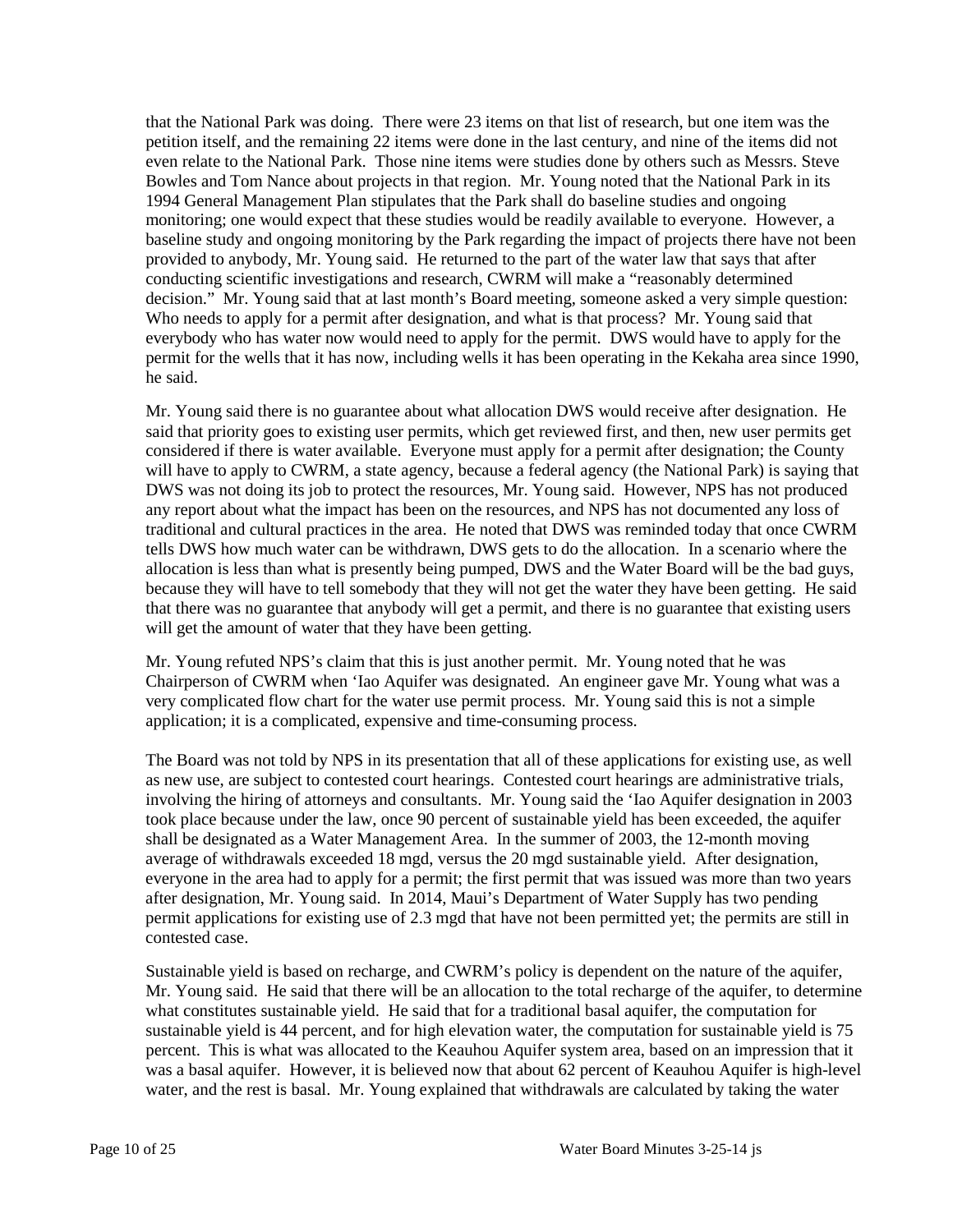and the recharge. With 44 percent as the computation for sustainable yield, 56 percent will continue to be flowing through the aquifer – and will not be subject to withdrawals, he said.

Mr. Young said that the County's WUDP projected withdrawals in 2025 to be 18.6 mgd, which represents 49 percent of sustainable yield; it also represents about 22 percent of all of the recharge. That is saying that about 78 percent of the rest of the water is continuing to flow through the aquifer and is continuing to go to the anchialine ponds.

Mr. Young said that there have been repeated presentations injecting the fear factors of drought and climate change. He noted that the U.S. Geological Survey (USGS) study already accounts for drought and climate change, and has already computed the sustainable yield. The Board was not told that in 2011, USGS updated its recharge study; USGS now believes that the recharge estimate for the Keauhou Aquifer should be 77 percent higher than what the calculations are today. The Board was not told that, he noted. Mr. Young said he called Mr. Steve Anthony at USGS to ask if USGS was re-evaluating any of the recharge on the Big Island, and Mr. Anthony said no, USGS was not doing any more recharge studies on the Big Island. Mr. Young reiterated that the math is different now, with about 62 percent of the water in the Keauhou Aquifer seen as high-level water. Meanwhile, CWRM policy is that sustainable yield can be as high as 75 percent of that (but right now CWRM is using the 44 percent calculation.) Because of the change in math, sustainable yield can and should be higher, based on the information available now, Mr. Young said. The USGS update states that the recharge is higher by 77 percent, but NPS is saying in its presentations that sustainable yield in Keauhou Aquifer is 38 percent, he said. That is *way low*, he said.

Mr. Young said that NPS believes that taking water from the basal wells in the area may impact traditional and cultural practices. One of NPS's theories is that there is *up-coning* that can draw some of the fresh water away from the coastal area. The NPS petition cites the County's 2010 Water Use and Development Plan (WUDP) as saying that land use protections for water demand exceed the sustainable yield of the Keauhou Aquifer system by over 600 percent. He said that is not what the County's WUDP says. Instead, the WUDP says that it is going to be 18.6 mgd overall, or 22 percent of the withdrawal of the entire Keauhou Aquifer.

Mr. Young noted that NPS's neighbors, Kuki'o and Hualālai Resorts have got golf courses all around them, and have wells up and down their respective properties. They have both high-elevation wells as well as lower, brackish wells. Both resorts have won awards for restoring and creating healthy ponds. Both are growing fish such as mullet and moi. The ponds that NPS wants to protect are a similar type, except that they are drawing from a basal lens. Mr. Young noted that to get healthy ponds, the sediment and invasive species must be removed, and native species must be planted around the ponds. Mauna Lani Resort did this, and they have healthy ponds with fish; their wells are both high-elevation and lower brackish wells.

Mr. Young returned to his theme that designation is a big deal. It would impact a variety of projects that are considered new uses: the Community College at Palamanui, the implementation of the Kona CDP, the Judiciary, expansion of Kona International Airport, new affordable housing, a new Middle School that the Department of Education desperately wants, a new regional park. Mr. Young said that these projects will all be at the back of the line after designation, after CWRM deals with existing users. Designation is complicated, expensive, time-consuming, and it would take jurisdiction away from DWS and the Water Board.

Mr. Young said that if NPS had a study that says that there is a negative impact, that information would have been the first thing that the NPS would have shown in its presentations. NPS is still calibrating data that they took back in 2008. Mr. Young said he does not know what the data says, but it certainly might lead people to think that the data does not support their petition. If the data supported NPS, it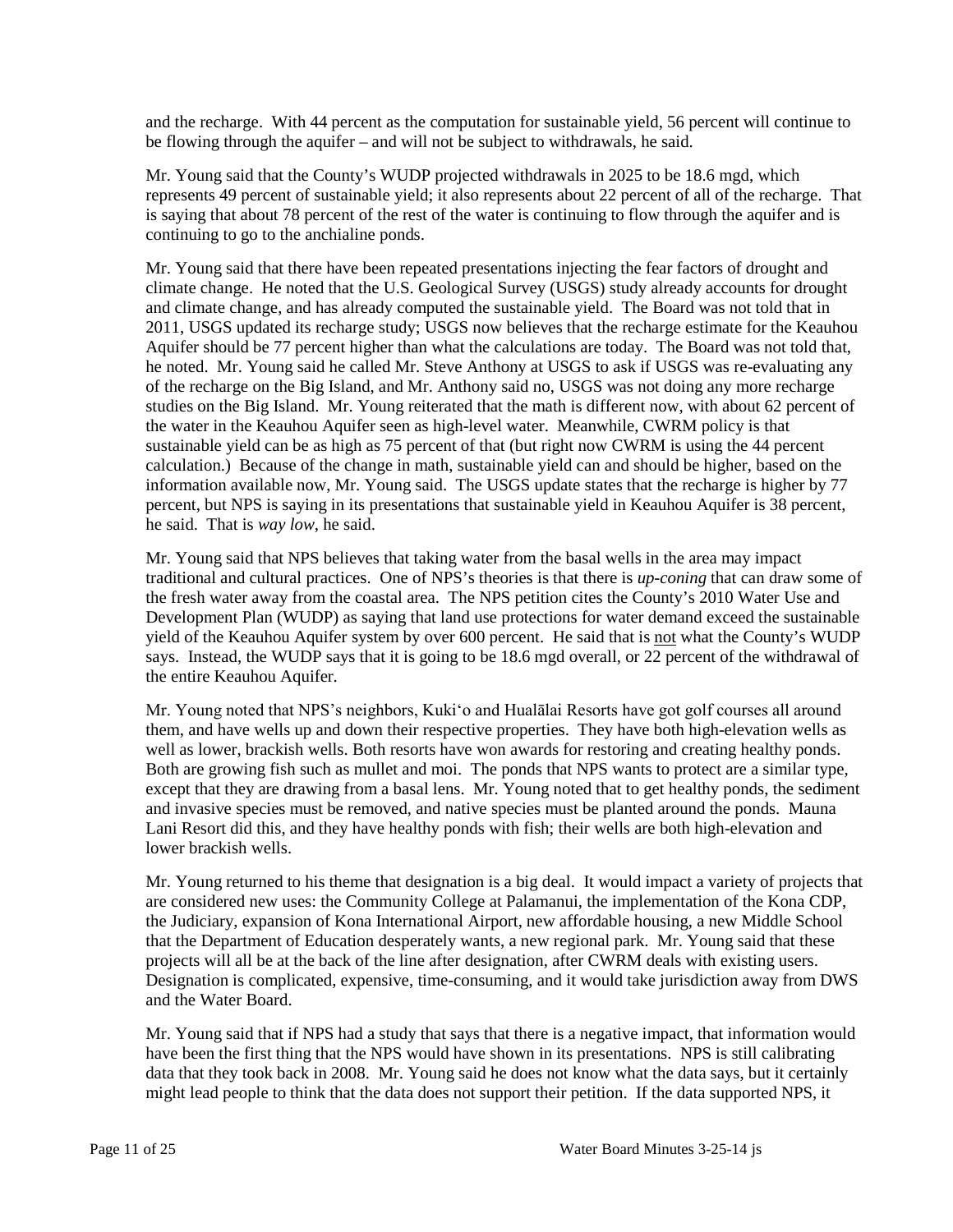would be in everyone's face right now. If the data showed that there was an impact, the Keauhou Aquifer would be designated now, and all of the back-and-forth that is going on would not be happening. Mr. Young said that CWRM is smart enough to see if there is a negative impact and if a lot of the community agrees that there is a negative impact – then something must be done to address it. However, if there is no negative impact, then this designation is not needed.

Mr. Young noted that designation is required if sustainable yield is at 90 percent; sustainable yield stands at 32 percent. Designation is required if there are impacts, and designation takes place after a reasonably determined decision is made, based on scientific investigation and research. NPS started talking about designation in 2000; he noted that NPS has been intervening at every application. Mr. Young said that a reasonable question is whether NPS is going to intervene on any or all of the permit applications if designation takes place. If so, Mr. Young asked why NPS would do that.

Mr. Young said that NPS's general plan stipulates that they do a baseline study regarding the impact of the wells in its area. He said that determining the impacts is not complicated science; hydrologists like Mr. Bowles and others do such studies all the time – and they determined that there was no impact. Mr. Young said it was reasonable for NPS to produce the data that caused it to believe that there is an impact. Just whimsically saying there "may" be an impact is not what the law says. Research needs to be done, and NPS has not produced its research. Either the data does not exist, or the data may not reflect anything to support NPS's petition, Mr. Young said in conclusion.

Ms. Iokepa-Moses noted that she opposes the NPS petition. She said she purposely did not make eye contact with Mr. Scheuer when he made his testimony today because she wanted to hear every word he was saying without getting caught up in his charismatic and eloquent delivery. She said she heard nothing new from Mr. Scheuer today; it was a fluffy presentation with nothing new. Mr. Young, by contrast, came out with facts and expert testimony. She noted that Mr. Bowles is in the room, and suggested that NPS should talk to him. She said that all of the experts are saying that the NPS petition is not valid. Ms. Iokepa-Moses said that maybe Mr. Scheuer could come back 20 years from now when he has a chance to get all of his information together. She said that NPS has been wasting the Board's time with presentations that do nothing for the Board. Mr. Young has brought facts to the Board; he is an expert as is Mr. Bowles, she said, adding that the Board should listen to the experts. Ms. Iokepa-Moses noted that she had asked Mr. Scheuer last month about the "additional form" involved in applying for a permit after designation. She said she is from rural Ka'u, where public testimony takes place on every issue, and she was aware all along that getting a permit after designation is not a short, easy process. Ms. Iokepa-Moses said that the Board has wasted enough time on this petition issue, and suggested that NPS do another 20 years of research and come up with definitive data that shows that there "shall" be an effect on the aquifer. For now, the petition should not be granted, she said. NPS has a lot of work to do, such as dealing with invasive species.

Ms. Lee Loy asked Mr. Young if any of the new USGS information about the recharge at 77 percent had been incorporated in the County's WUDP.

Mr. Young said no, it had not, noting that it was in a study done in 2011. He noted a variety of water plans done by the State: the Water Resource Protection Plan done by CWRM; the Water Quality Plan done by DOH; the Agricultural Use and Development Plan done by DLNR. Sustainable yield is part of CWRM's Water Resource Protection Plan, which is being updated by CWRM now. He noted that the precautionary principle is written into the formula that CWRM uses in establishing sustainable yield, and the precautionary principle is written into the way that the counties and the State deal with the management of water. The update of CWRM's Water Resource Protection Plan is an opportunity to establish sustainable yield. Mr. Young said that nobody wants to overpump or harm the resources, and so sustainable yield may start being written in *ranges*. This is probably a good idea, he said. He noted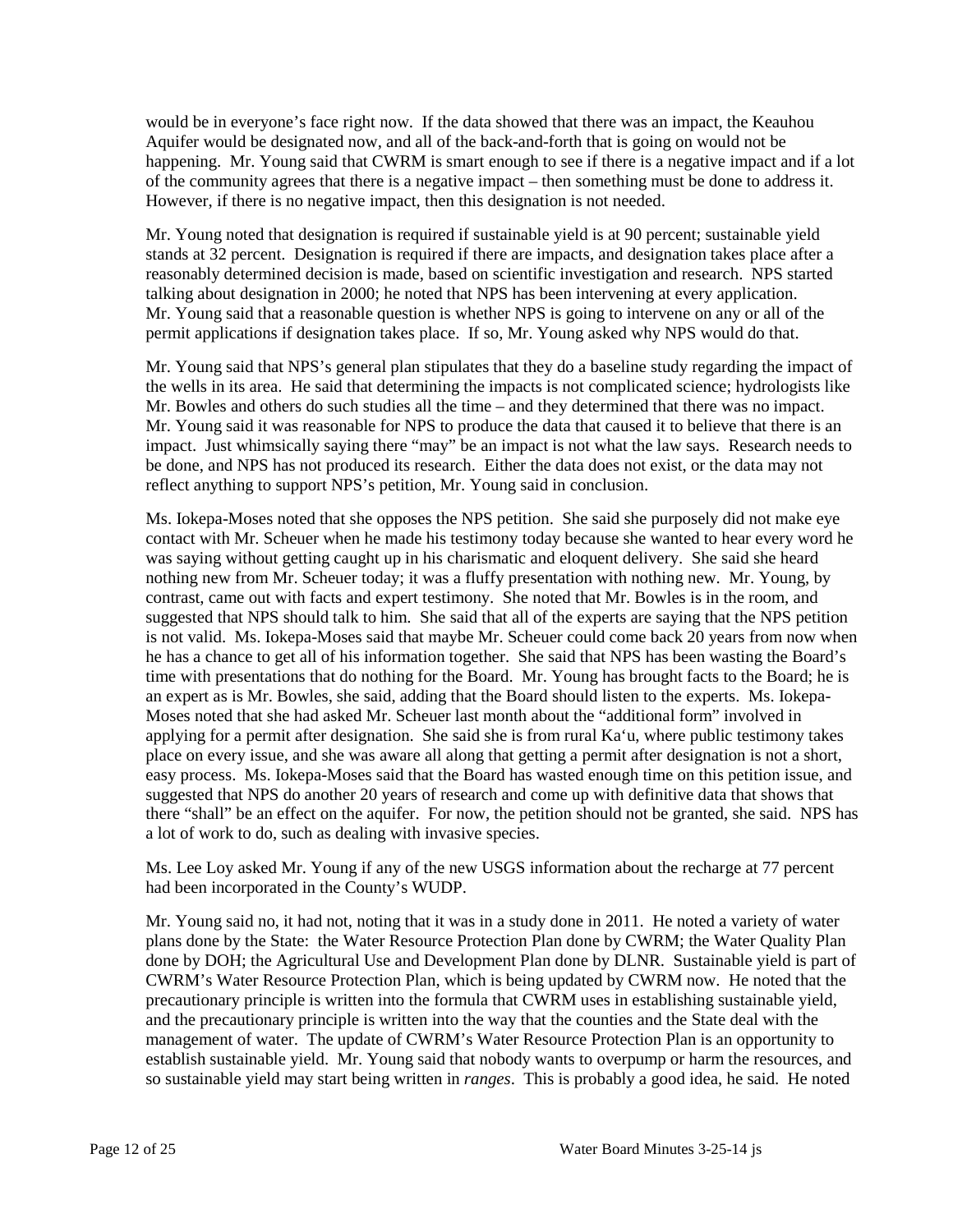that sustainable yield is a part of the whole; that is what water is being drawn from – the other part is water that is still going through the aquifer.

Ms. Lee Loy asked if there are any allowances in the WUDP that could incorporate this new information. She asked how long the process of incorporating that new data would take. She said she keeps hearing that the information that is being pointed to is old.

Mr. Young said that 2011, in government terms, is pretty new. He said that it is hopeful that the new information will be incorporated into CWRM's Water Resource Protection Plan.

Ms. Lee Loy asked what designation would do to the Kona Community Development Plan (CDP).

Mr. Young said he has heard testimony saying that designation will not stop development. Four people on the CWRM Board are going to start determining land use in the Keauhou area, he said. Four Commissioners are what is necessary to designate or not designate, he said. He said that the Kona CDP, which was years in the making, has the precautionary principle written throughout the document; the first principle is to protect the natural and cultural resources. The Kona CDP framers designated the area from Kailua town to the Kona Airport as where the growth should be, and that growth will all be new user permits after designation. The framers of the Kona CDP said they wanted growth to take place here, believing that growth is not going to impact the natural and cultural resources, Mr. Young said. Everyone in the area will have to apply for permits after designation, and there is no guarantee that projects will get the water they ask for. That is the reality, Mr. Young said; this is not just another permit. He cited Maui's Water Department, which has been waiting for 11 years for permits on 2.3 mgd out of 18 mgd since designation of the 'Iao Aquifer.

The Deputy asked to respond to Ms. Lee Loy's question regarding how long it would take to incorporate the new information into the County's WUDP. DWS is directly responsible for the WUDP, and if there is new information regarding sustainable yield, DWS stands ready to update that. This is very important to the WUDP and the process that is going on right now, he said. DWS can update the WUDP by components; it does not have to redo the whole document. He acknowledged that the study is not going to be done that fast, but DWS stands ready to update it as soon as new information gets formally adopted, especially if it is related to sustainable yield.

# C. **DISCUSSION BY THE WATER BOARD REGARDING THE FORMULATION OF A RESPONSE TO THE COMMISSION ON WATER RESOURCE MANAGEMENT'S REQUEST FOR CONSULTATION ON THE KALOKO-HONOKŌHAU NATIONAL PARK SERVICE PETITION TO DESIGNATE KEAUHOU AQUIFER SYSTEM AREA (NORTH KONA), HAWAII AS A GROUND WATER MANAGEMENT AREA.**

The Manager-Chief Engineer noted that if the NPS petition goes forward, the law requires that CWRM consult with DWS, the Water Board, the Mayor's Office, the County Council and the Planning Department. During that consultation period, DWS, the Water Board and the County present their case to CWRM, he said. The petition was filed in October of last year, and CWRM voted to defer action on the petition until December 2014, pending several studies that will hopefully be completed by September this year, the Manager-Chief Engineer said. Right now, there is a lot of discussion of the issue out in the community, with NPS, private individuals and land owners all making presentations at various forums. The latest was a talk-story session with Rep. Nicole Lowen in Kona last week. The issue is generating a lot of discussion and a lot of emotional and passionate feelings, he said. However, the bottom line is that CWRM will be making the decision regarding designation. DWS is against this petition, and DWS's target audience is CWRM, where DWS must present its case.

Ms. Lee Loy asked for confirmation about the 12 wells in the Keauhou Aquifer: six basal wells and six high-level wells.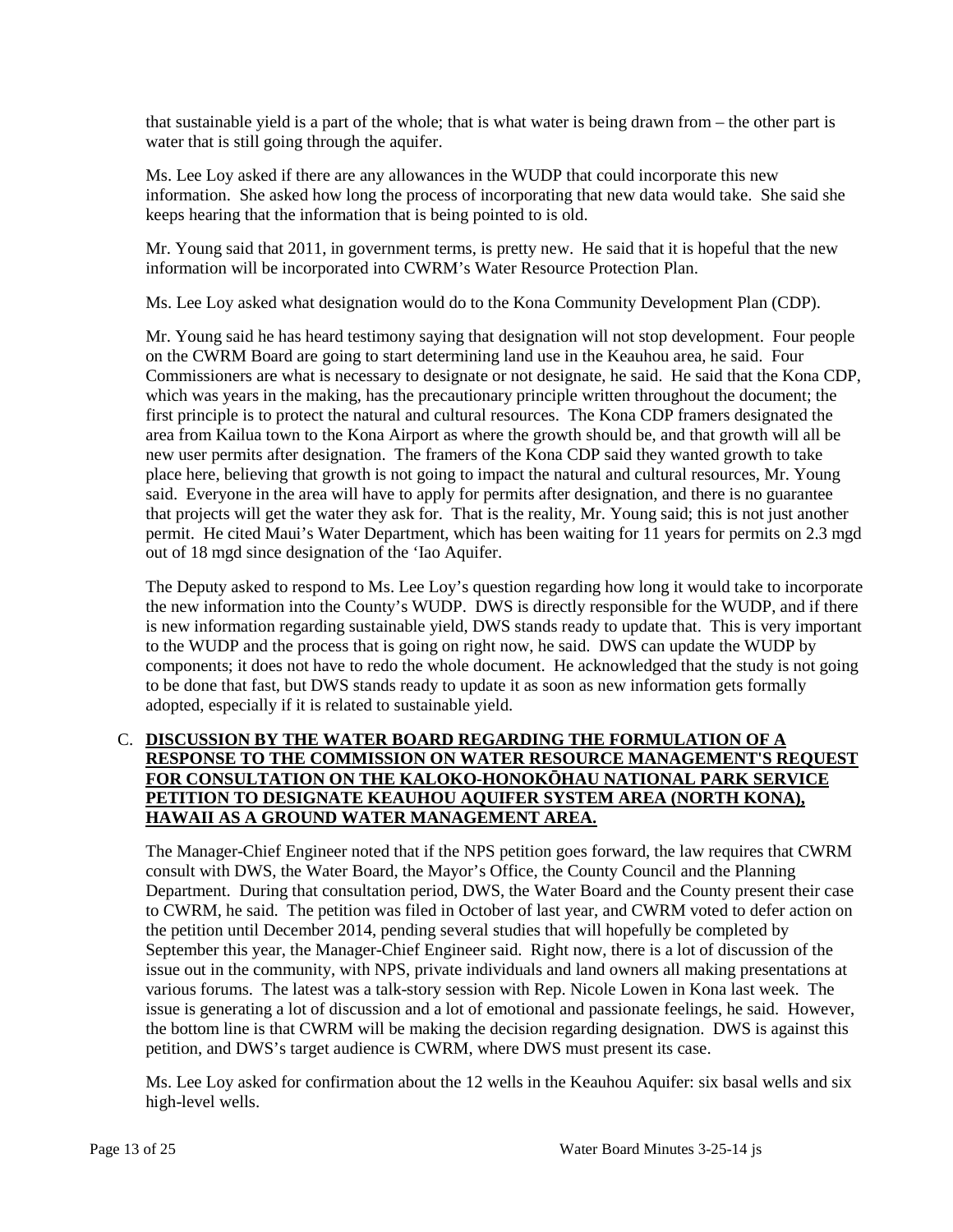The Manager-Chief Engineer confirmed this.

Ms. Lee Loy asked how many development agreements DWS has that are tied to these wells.

The Manager-Chief Engineer said he thought maybe three to five agreements have been entered into by DWS. He said that regardless of the number of agreements, it may be better to refer to how many million gallons per day are involved.

Mr. Inaba said that with all of the agreements, it comes to an approximate average 5.5 mgds.

Ms. Lee Loy asked if these were committed, but not necessarily used.

Mr. Inaba confirmed that these were not existing use.

The Deputy said they were not currently in use.

The Manager-Chief Engineer said he would not use the word "committed" at this point, because there are certain other conditions that developers would have to go through to get the developments done. These would include possibly going through a land use change process, a boundary amendment on the General Plan, or a rezoning process. Unless and until the developers comply or satisfactorily complete these conditions, they will not get their commitments.

Mr. Uyeda noted that Mr. Young said that if the Keauhou Aquifer is designated, existing uses will have to re-apply for permits.

The Manager-Chief Engineer confirmed this.

Mr. Uyeda asked what DWS's exposure would be if DWS cannot fulfill its commitments, (i.e., the existing ones, as well as ones on the books.)

Ms. Lee Loy intervened to make a Motion to go into Executive Session to discuss with Corporation Counsel what DWS's liabilities and exposures are.

Chairperson Kaneshiro said before taking up the Motion, he wanted to ask the Manager-Chief Engineer whether DWS had ever received a request from CWRM for a response to the petition.

The Manager-Chief Engineer said that CWRM sent a request for comments on the petition when the petition was filed in October. At that time, DWS responded by recommending denial of the petition. That is why they took their vote to extend the time period to December 2014; the clock stopped then.

Chairperson Kaneshiro asked if this means that in December of this year, CWRM will start or restart the process; he asked if CWRM would make a decision in December.

The Manager-Chief Engineer said that based on the presentation last month by Mr. Roy Hardy of CWRM, the process may or may not start. Based on the information that DWS has gotten from the outside, CWRM may begin the process as early as December 2014, but if not, the process may drag on. According to Mr. Hardy, if the petition goes ahead in December 2014, there is a process that CWRM will have to go through, including the consultation period with DWS, the Water Board, the Mayor's Office and the County Council. It may be that CWRM makes a decision within 60 days of that start date in December; if there are objections that CWRM recognizes, the period may extend to another up to 90 days. The clock starts in December 2014, for the review of whether or not to designate.

The Manager-Chief Engineer asked Ms. Iokepa-Moses to invite Mr. Bowles to make some comments.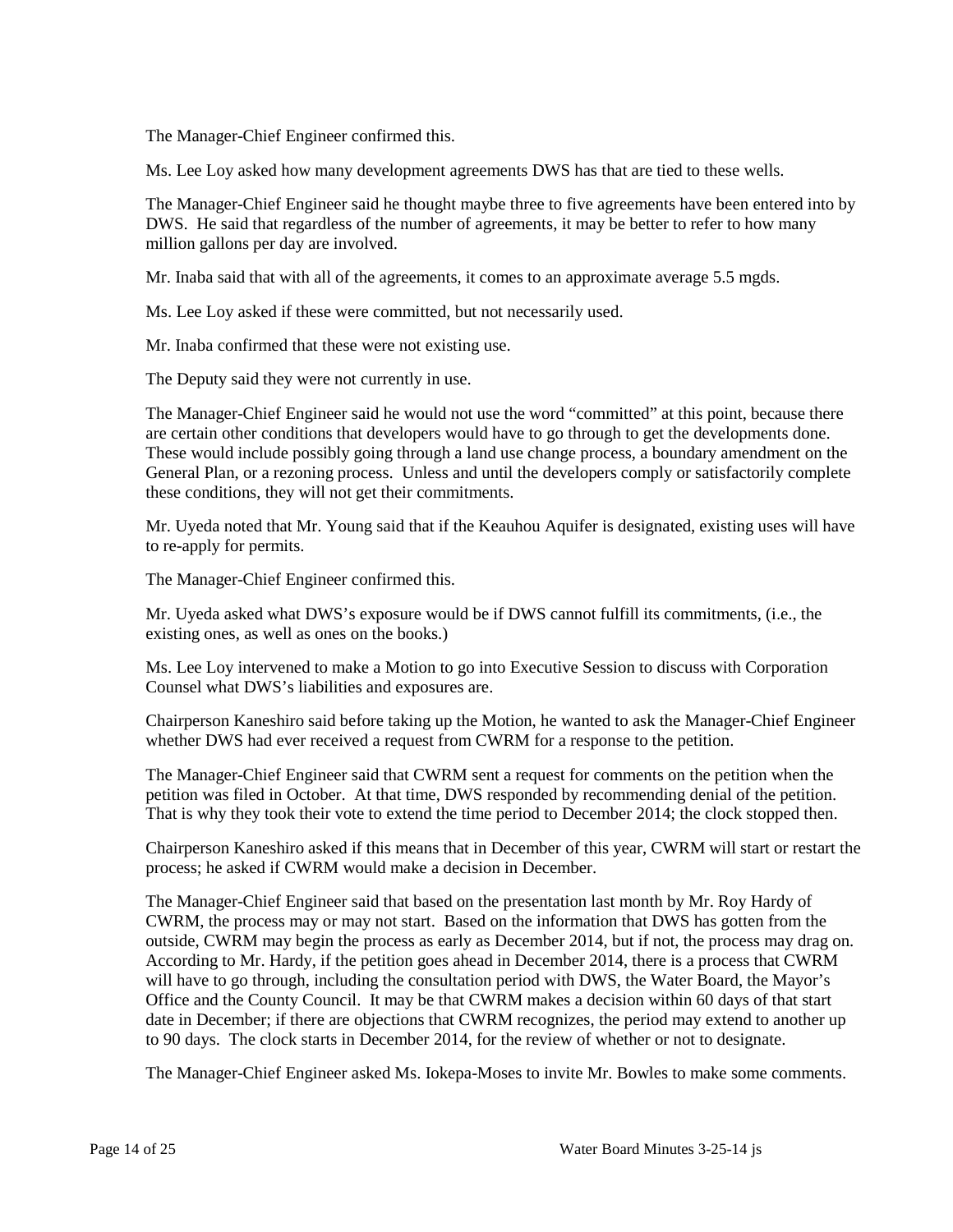Ms. Iokepa-Moses said she has known Mr. Bowles for many years; he is an expert on water and an invaluable resource. She said it is a wonder that NPS has never talked to him, nor has anyone called on him to testify at any of the forums. She invited Mr. Bowles to speak.

Mr. Bowles said that when the petition was filed, he objected and said it was premature and uncalledfor. Without going into a lot of detail, he said he wanted the Board to understand that the Keauhou Aquifer is not a single unit; it is a system of aquifers. That means that there are complexities around the entire region, up and down the coast, that make different areas respond differently to the actions of pumping or flow, etc. Mr. Bowles said it was very important to remember that the Keauhou Aquifer is a system. NPS has oversimplified the statement on the groundwater hydrology, he said, noting that he has 54 years of work in the field of groundwater hydrology. Mr. Bowles wanted to emphasize that CWRM has consulted with many of the area's hydrologists on the details of what is in the field. He said that he had two people going out into the field today with DWS staff. CWRM recognizes that there are only a handful of people who work full-time with the groundwater resources in Hawai'i. Therefore, CWRM has consulted with Mr. Bowles and his colleagues, calling them into meetings to work on the issue of sustainable yield. Mr. Bowles said there was such a meeting in December, to go through the sustainable yields, as a run-up to CWRM's Water Resource Protection Plan update. The meeting was made up of public and private hydrologists, he said. He wanted to make the point that this is not a singular government activity that is involved here. He asked the Board to remember two things: that a lot of experts are heavily involved all around, from all sides; and that Keauhou Aquifer is an aquifer system which relates to its neighbors. It is not a matter of just being a boundary on a piece of paper – that would not matter very much, he said. He said that studies have been going on, including the (USGS) update on the recharge estimate. These studies and activities are all taken into account as the petition issue goes on. Unfortunately, there are not enough experts around to consult with, but some people like Mr. Bowles do this work all of the time. Mr. Bowles said that he believed that the sustainable yield issues that will be in CWRM's updated Water Resource Protection Plan will probably be in ranges, as Mr. Young indicated. That is because some of the experts had resisted the idea of having an absolute number, believing that there is a wider range of issues to look at in the recharge.

Ms. Lee Loy asked for confirmation that she heard Mr. Bowles say plain and simple that this designation is premature.

Mr. Bowles said absolutely. He said he wrote the first letter objecting to the designation.

Ms. Lee Loy said that she would like to renew her Motion for an Executive Session.

Mr. Perry seconded.

Chairperson Kaneshiro said before making the Motion, he wanted to state for the record that the Board had received written testimony from Mr. Riley Smith, Ms. Nancy Burns, and Mr. David Ross.

MOTION: Ms. Lee Loy moved to go into Executive Session; seconded by Mr. Perry.

Ms. Garson asked what the purpose of the Executive Session was.

Ms. Lee Loy said that it was to discuss the Board's potential exposure and liabilities related to the designation of the Keauhou Aquifer.

Ms. Garson said: "According to HRS **92-5(a)4**."

Ms. Lee Loy confirmed this.

ACTION: Motion carried unanimously by voice vote.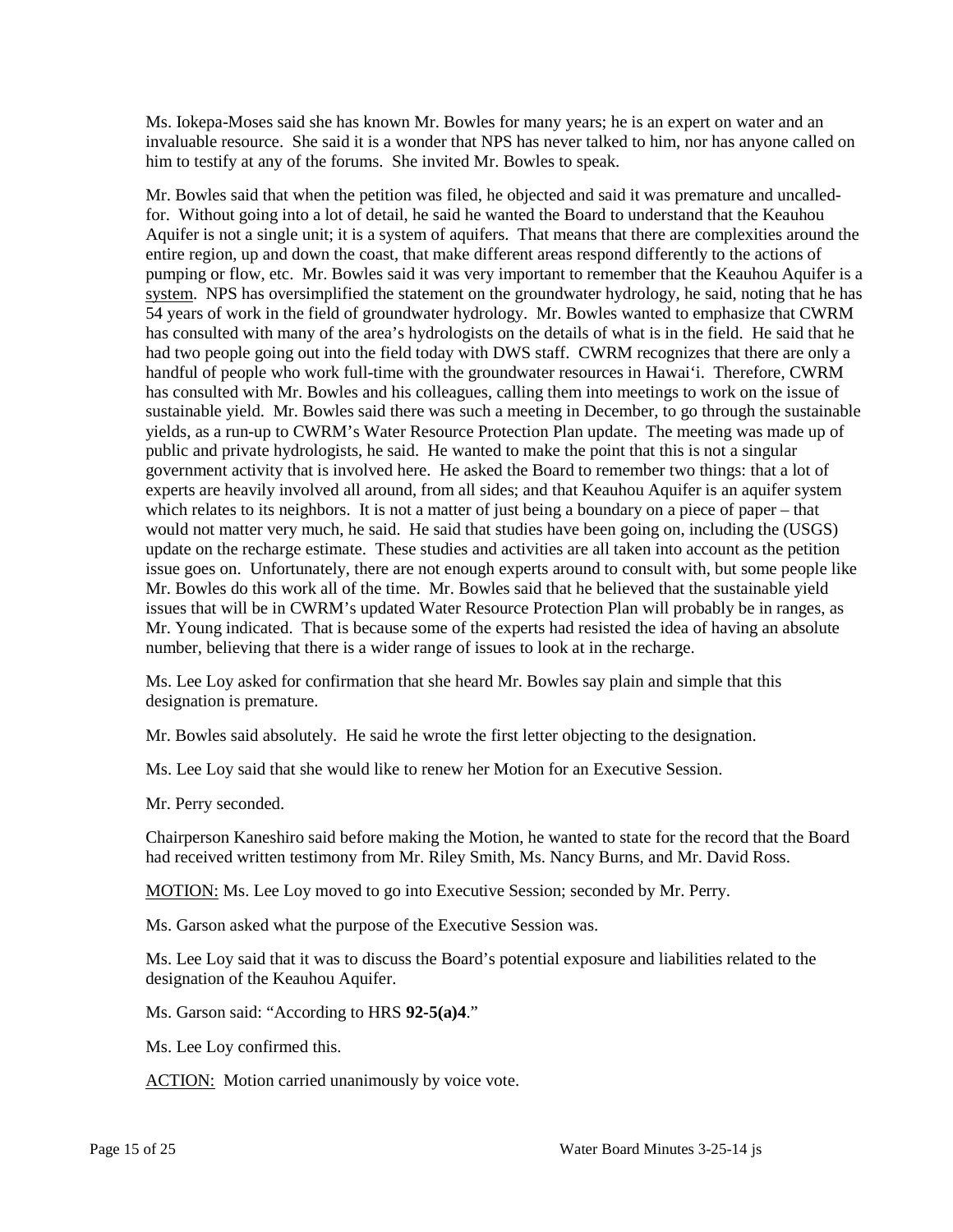*(Executive Session began at 12:01 p.m., and ended at 12:24 p.m.)*

Chairperson Kaneshiro said that the Board was discussing the formulation of a response to CWRM regarding the NPS petition. He called for a Motion.

MOTION: Mr. Arikawa moved that the Board begin formulating a response to CWRM regarding the NPS petition for designating Keauhou Aquifer; seconded by Mr. Perry.

Ms. Iokepa-Moses asked who was going to formulate the response.

Ms. Garson asked whether the Board is directing the Department to begin formulating the response.

Mr. Arikawa suggested as an amendment, that the Board form a Committee to start formulating the response.

Ms. Iokepa-Moses said she had another suggestion.

Ms. Garson said there were a Motion and a Second to respond; Mr. Arikawa is just suggesting a Committee.

Chairperson Kaneshiro said there were a Motion by Mr. Arikawa and a second by Mr. Perry. He called for any discussion.

Mr. Greenwell asked what kind of time frame is involved for formulating the response. If the deadline to get the response to CWRM is May, the Board will be working on a tight time frame. He wondered if a Committee would be allowed to formulate the response.

Ms. Garson said that if the Board forms a Committee, under Sunshine Law the Committee can have three to five members. The Committee would formulate a response and then present the response to the Board, and then have another meeting where the Board adopts the response. It would be a threemeeting process, she said. It is March now, so there are meetings in April and May; it may mean holding Special Meetings.

Ms. Lee Loy said that is an option. She said she supported having some kind of deadline for submission, and then work back from there.

Ms. Iokepa-Moses asked whether the response was something that the Board could have Ms. Garson draft for the Board.

Ms. Garson said she could do that, but she was not sure how "legal" in nature the response would be, as opposed to "factual." She suggested having the Department prepare a draft; she said of course she would help the Department with it. She also suggested that instead of forming a Committee, the Board could have a Special Meeting to look at the draft, make suggestions and have the Department go back and do the response. She said alternatively, the Board could have the Department report to the Board on its draft response in April, and if need be, hold a Special Meeting in May.

Chairperson Kaneshiro asked when CWRM was meeting in May.

Mr. Uyeda said it was pretty much the same time as the Board's meeting in May.

The Secretary said CWRM was meeting on May 21.

Mr. Perry said that the Board should rely on the Department to draft the response letter. He said the Board had had enough discussion on this issue; he thought that everybody here had an idea about what would need to be included in the response. That would give the Board a more timely document, he said.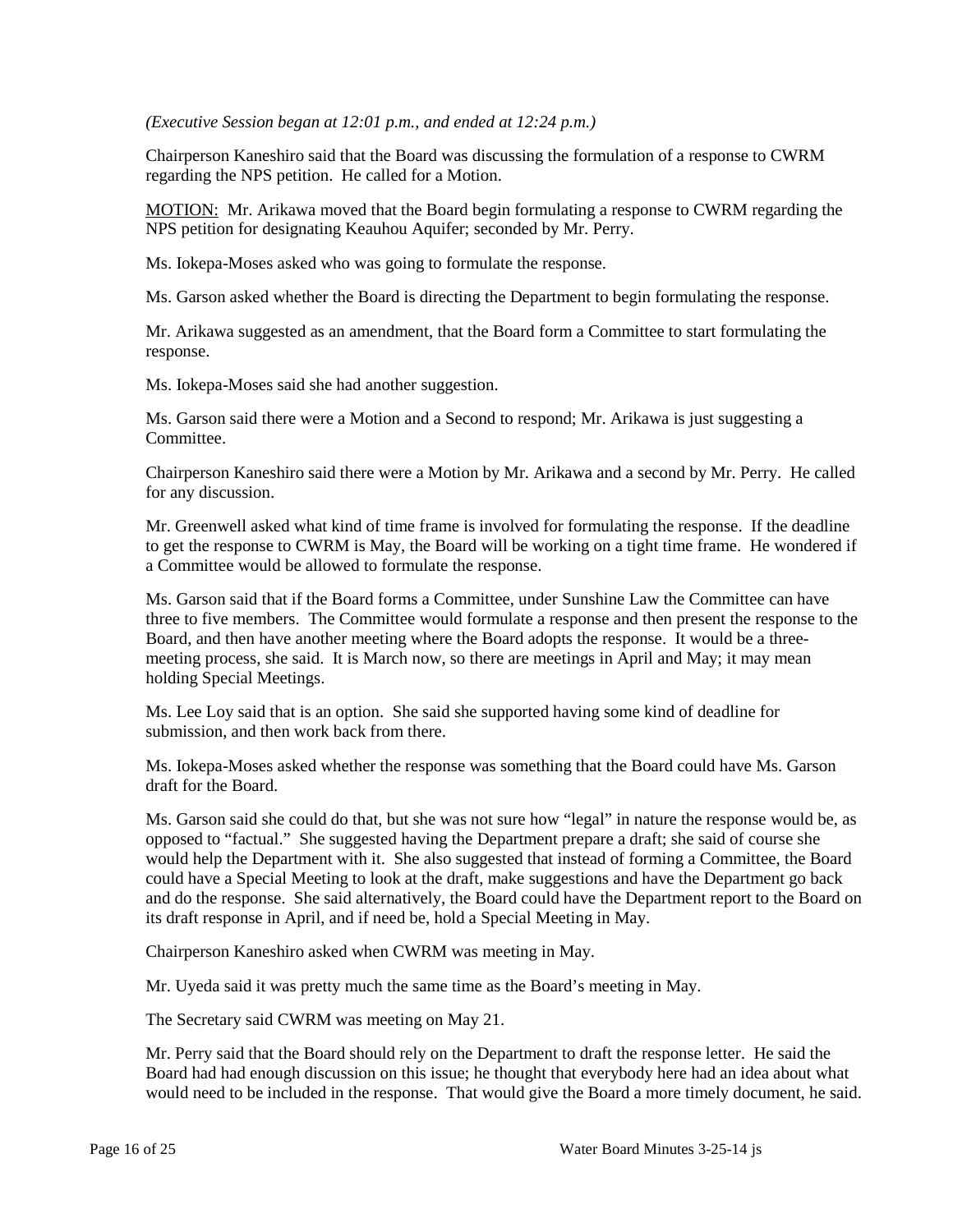Ms. Garson asked for confirmation that the Board was directing the Department to draft a response for discussion purposes for the next meeting.

Mr. Perry said yes.

Chairperson Kaneshiro asked whether the Motion on the table should be withdrawn, and start all over again.

Ms. Garson said no, because the Motion on the table simply was to formulate a response; she assumed that there would be a written response.

Chairperson Kaneshiro asked if there would be a Committee.

Mr. Perry said that the Motion was not about having a Committee.

Ms. Garson agreed, saying that was not the Motion; Mr. Arikawa just suggested a Committee.

Mr. Takamine asked if one month is enough time for the Department to draft a response.

The Manager-Chief Engineer said if the Board tells him what the Board wants to see in the draft response, the Department can come up with something for discussion by next meeting. Working closely with Corporation Counsel, the Department will do its best to come up with a draft response by the April meeting, keeping in mind that the response needs to be ready in time for the CWRM meeting in May. He noted that DWS planned to do its presentation to CWRM in May, and wondered whether the response letter from the Board would be in concert with DWS's presentation. The question is whether additional things will be added to the DWS presentation. Obviously, the response letter will not include everything that DWS has in its presentation to CWRM, but the response letter will include point by point exactly what the reasons are for recommending denial of the petition, the Manager-Chief Engineer said. He noted that sustainable yield stands at only 32 percent, whereas the law states that designation is called for at 90 percent. That kind of point will be included in the response. He stated that DWS can draft something by the next meeting.

Chairperson Kaneshiro said he wanted to have the Department include the draft response in the Board packets sent out before the next meeting, so that the Board can review the response prior to the meeting.

The Manager-Chief Engineer confirmed that the intent is to send the response out with the packets.

Ms. Garson said she would work with the Department; she noted that the response would be a draft or working document (i.e., something that was being worked on). She said that in any case, the response would get to the Board in a way that the Board can then make a decision.

Chairperson Kaneshiro asked an amendment to the Motion on the floor was needed.

Ms. Lee Loy said that what she was hearing everybody saying is that the Board will have some kind of working document that the Department will make available to the Board at the next meeting, which will address the petition dated September 20, 2013, and articulate the Board's response.

ACTION: Motion carried unanimously by voice vote.

# 9) MISCELLANEOUS:

# A**. DEPARTMENT'S OPERATING AND CAPITAL IMPROVEMENT BUDGETS FOR FISCAL YEAR 2015:**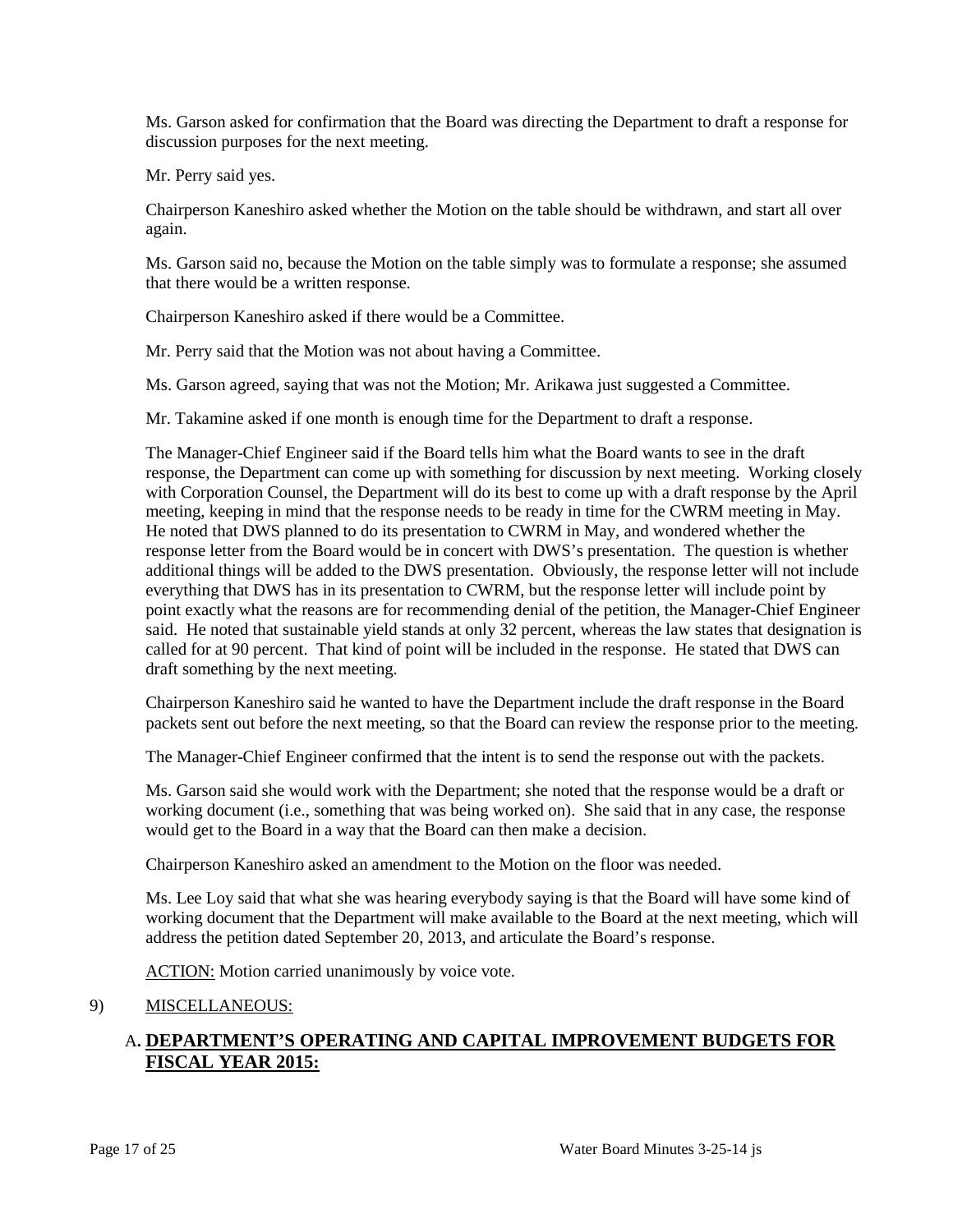The Department's FY2015 Operating and CIP Budgets totaling \$52,188,000.00 and \$32,155,000.00, respectively, have been distributed for the Board's review. Operating revenues include a 2.7% rate increase provided for by the 2010 RW Beck rate study. Consumption is not expected to change from estimates for the current year. Power costs are estimated at \$23,000,000.00, and salaries include increases based on negotiated bargaining unit contracts.

The Manager-Chief Engineer recommended that the Water Board approve the Department's FY 2015 Operating budget and 5-year C.I.P. budgets for Fiscal Years 2015-2019 on this first of two readings. A public hearing on the proposed Operating Budget for FY 2015 and 5-Year Capital Improvement Budget for Fiscal Years 2015-2019 will have been held just prior to this regular Water Board meeting.

ACTION: Mr. Greenwell moved to approve; seconded by Mr. Takamine, and carried unanimously by voice vote.

# B. **RENEWAL OF CONTRACT FOR MAINTENANCE AGREEMENT – SOUTH KOHALA, HĀMĀKUA, AND LAUPĀHOEHOE SITES (BRANTLEY CENTER, INC.):**

Brantley Center, Inc., presently has a Maintenance Agreement for site maintenance for the Department's South Kohala, Hāmākua, and Laupāhoehoe tank and pump sites. They are requesting to renew the Agreement from July 1, 2014 to June 30, 2015. The rates would be as follows:

|                 | Total:                                     | \$88,090.80 |
|-----------------|--------------------------------------------|-------------|
| Laupāhoehoe --  | $$671.35/month x 12 months =$              | \$8,056.20  |
| Hāmākua --      | \$2,676.51/month x 12 months = \$32,118.12 |             |
| South Kohala -- | \$3,993.04/month x 12 months = \$47,916.48 |             |

The Department has the right to award the contract to Brantley Center, Inc., without advertising or calling for bids, according to Hawai'i Revised Statutes Section 103D-1010. Brantley Center, Inc., has submitted the necessary documents to meet the requirements as a qualified rehabilitation facility.

There is no increase from their last contract for FY2013-2014.

Brantley Center's performance has been satisfactory, and the costs are reasonable. A total of 41 sites are covered by this agreement.

The Manager-Chief Engineer recommended that the Board award the contract for the RENEWAL OF CONTRACT FOR MAINTENANCE AGREEMENT – SOUTH KOHALA, HĀMĀKUA, AND LAUPĀHOEHOE SITES (BRANTLEY CENTER, INC.) to Brantley Center, Inc., for a period from July 1, 2014 to June 30, 2015 at a total cost of \$88,090.80, and that either the Chairperson or the Vice-Chairperson be authorized to sign the documents, subject to approval by Corporation Counsel.

ACTION: Mr. Greenwell moved to approve; seconded by Mr. Arikawa, and carried unanimously by voice vote.

## C**. AD HOC COMMITTEE REPORT ON STATUS OF SB 3094 REGARDING THE PLACEMENT OF AUTOMATIC LIENS ON PROPERTY FOR WATER AND WASTEWATER DELINQUENCIES:**

The Manager-Chief Engineer reported that he, the Deputy and Ms. Lee Loy had attended the House Committee hearing on the HB 3094, and the Committee approved it with their draft of SB 3094.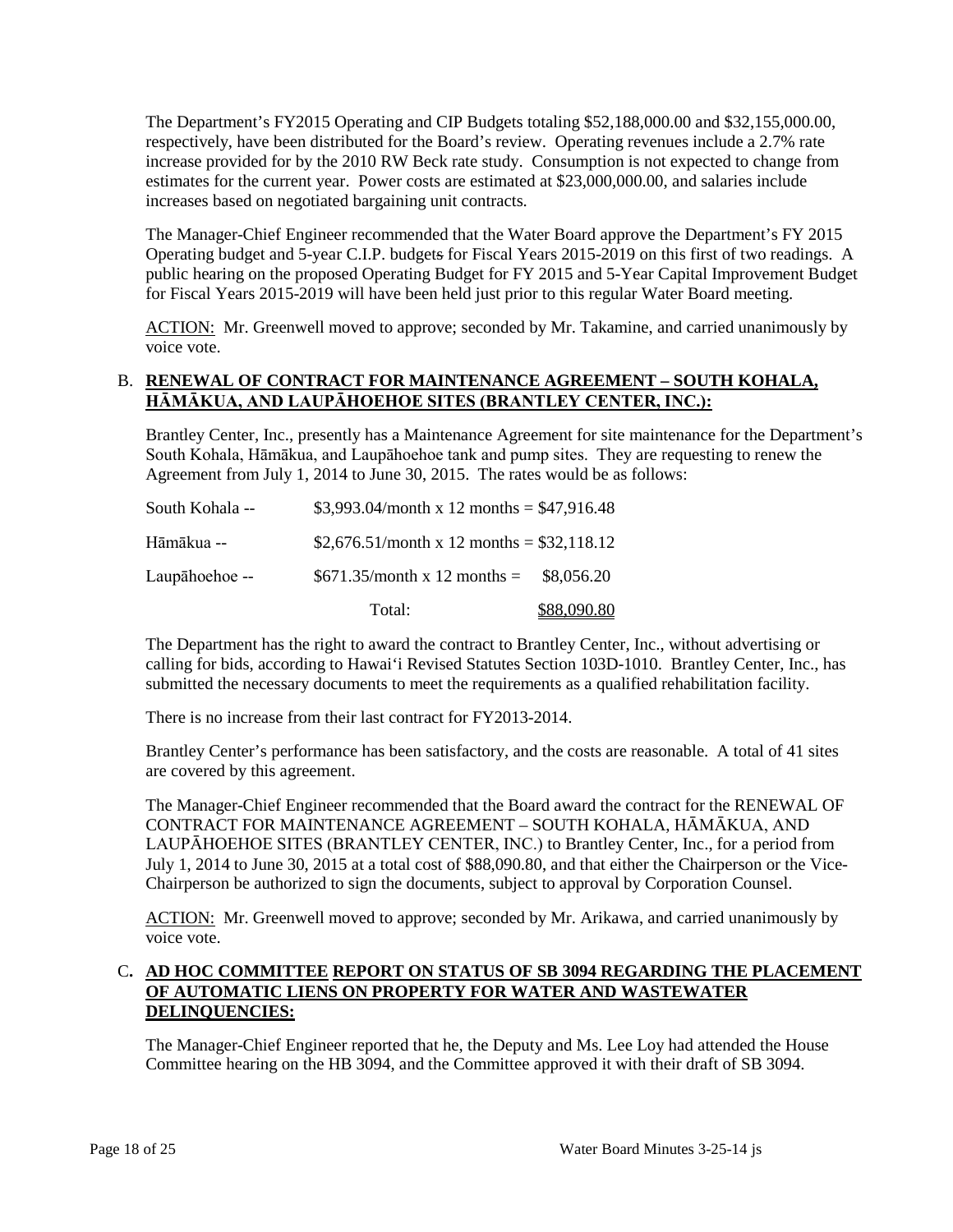Ms. Lee Loy said that she, the Manager-Chief Engineer and the Deputy spoke before the Committee. The Hawai'i Realtors Association had suggested some edits of the bill, to add language to allow for property owners to be notified of a potential lien. The draft of the Senate Bill, drawn up in consultation with Corporation Counsel, had allowed for that notification, but the Realtors Association felt more comfortable ensuring that the language was inserted into this new State Statute. Therefore, the bill is now a new House Draft 1 (HD 1), which maintains all of the language that DWS submitted, and includes supplemental language related to notification of property owners. Ms. Lee Loy said that again, those provisions are very much in place in DWS's own Rules, and with the due process accorded to property owners. She said she did not know about the other counties' Rules, etc. Mr. Rick Robinson, who is also on the Ad Hoc Committee, has been in discussion with the Realtors Association, and Ms. Lee Loy said she expected that in the next week or so, there will be a support letter from the Realtors Association, which would amend the effective date. Right now, there is a placeholder date of 2112.

The Manager-Chief Engineer said the effective date rose from 2050 to 2112.

Ms. Lee Loy explained that having such a distant date of 2112 is to force the parties to talk story and come to a resolution. DWS is moving forward with the Realtors Association, and is moving toward collaborative support for the bill from Hawai'i County, other counties and the Realtors Association, because the bill addresses their concerns.

Ms. Garson said it was never the intention to place a lien on a property owner's property without giving the owner notice.

Ms. Lee Loy agreed.

Ms. Garson said the language just made that clear.

Ms. Lee Loy said the bill has allowances for other departments.

Mr. Greenwell asked whether the other counties were in strong support of the bill. He asked whether the other counties were just riding on DWS's coattails.

The Manager-Chief Engineer said that when the bill came out, Kaua'i County did provide testimony in support. Oahu also supported the bill; the only concern that Oahu had was regarding the dedication of a State water system to the Department. However, Oahu was generally in support. Maui County did not provide testimony in support of the bill. At this point, Kaua'i and Oahu are in support of this bill, he said.

Ms. Lee Loy said that the Waste Water Divisions of Kaua'i, Oahu and Hawai'i County also support the bill. The only minor pushback that DWS got was from the Realtors Association regarding prior notification of property owners.

# D. **MOTION TO RESCIND OR AMEND SALARY ADJUSTMENTS FOR MANAGER-CHIEF ENGINEER AND DEPUTY MANAGER:**

A Water Board member indicated that the member intended to bring a motion to rescind or amend the salary adjustments for the Manager-Chief Engineer and Deputy Manager that were voted upon and passed at the February 25, 2014, Water Board meeting.

At the February 25, 2014, Water Board meeting the following actions were taken: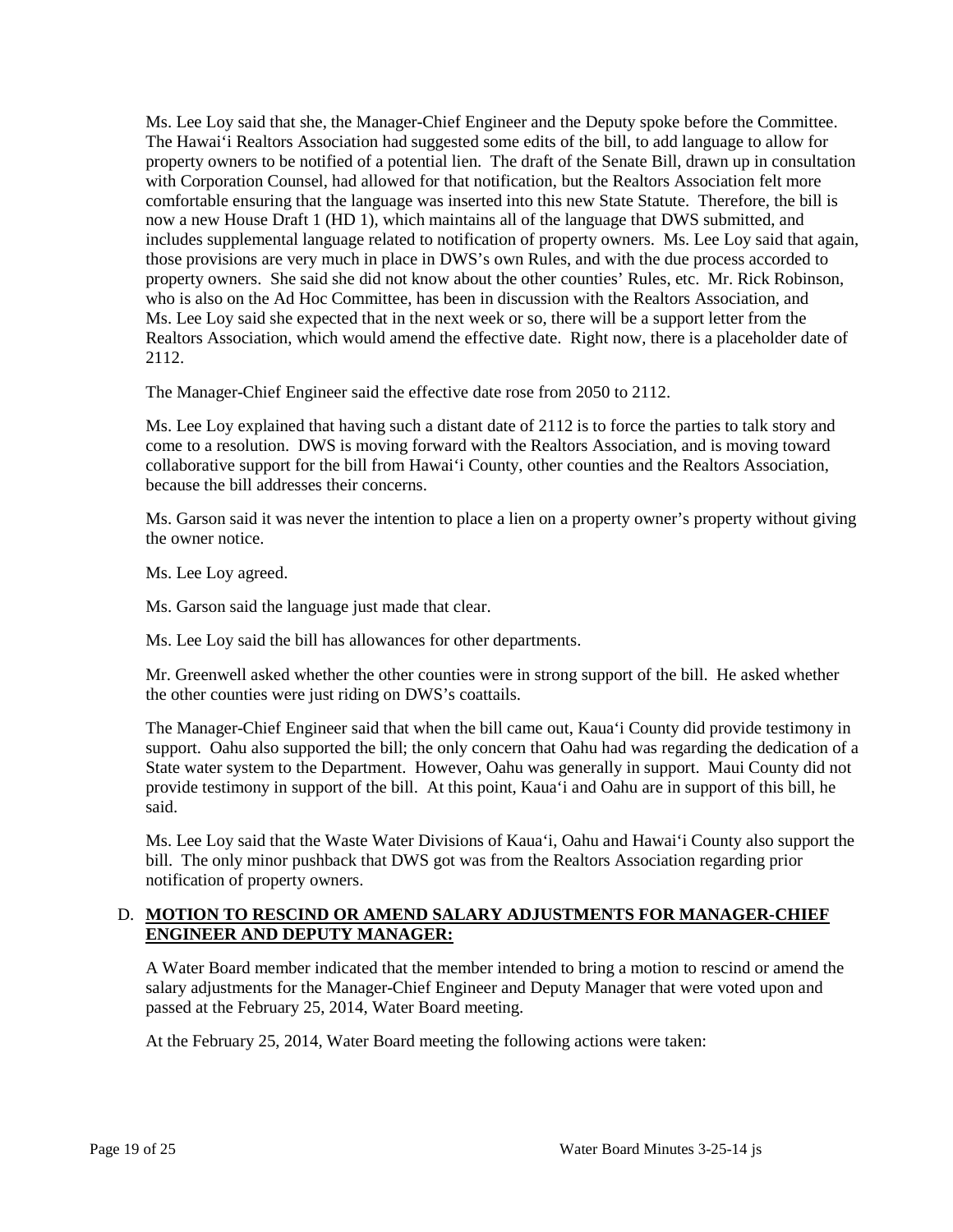Motion to give the Manager-Chief Engineer a 5 percent raise, effective January 1, 2014, passed with nine (9) Ayes: (Messrs. Arikawa, Greenwell, Perry, Robinson, Takamine and Uyeda; Ms. Lee Loy, Ms. Iokepa-Moses and Chairperson Kaneshiro).

Motion to raise the Deputy's salary to \$105,000.00, effective January 1, 2014, passed with five (5) Ayes: (Ms. Lee Loy, and Messrs. Arikawa, Robinson, Takamine and Uyeda) and four (4) Nays: (Ms. Iokepa-Moses, Messrs. Perry and Greenwell, and Chairperson Kaneshiro.)

MOTION: Ms. Lee Loy moved to rescind the Deputy's salary increase; seconded by Mr. Arikawa.

Ms. Lee Loy said at last month's meeting she stepped out of the room, and realized that she had missed some of the discussion on the salary increase for the Deputy. She said that she wanted an opportunity to reopen the subject for discussion. She said she had a bit of heartburn over what she said was a big jump in the Deputy's salary; she said she did not realize that it was a big jump when she voted on it last month. She had been out of the room (for part of the discussion), and wanted an opportunity to reconsider the increase.

Mr. Arikawa asked if there were a current Job Performance Review (JPR) on the Deputy.

The Manager-Chief Engineer said that normally JPRs are not done for this position.

Mr. Arikawa asked who does the evaluation of the Deputy.

The Manager-Chief Engineer said that he does the Deputy's evaluation.

Mr. Arikawa asked if the Manager-Chief Engineer did an evaluation of the Deputy.

The Manager-Chief Engineer said he did not do a formal JPR, but he has watched the Deputy's performance for the past two years.

Ms. Garson intervened to stop the Manager-Chief Engineer; she said that any discussion about a person's job performance should be done in Executive Session, unless the person in question waives his right to Executive Session.

The Deputy said he waived; he had no problem with the discussion taking place in open session.

The Manager-Chief Engineer said that he had observed the Deputy for the past two years. The Board had had some concerns when the Manager-Chief Engineer recommended Mr. Okamoto as Deputy, and it was the Manager-Chief Engineer's responsibility to see how Mr. Okamoto performed. The Manager-Chief Engineer said that as far as he was concerned, Mr. Okamoto has performed exceptionally. The Deputy has protected the Manager-Chief Engineer and the Water Board; he has responded to the concerns of customers, the Mayor and the Managing Director. He has done presentations well, and has done a really good job, the Manager-Chief Engineer said.

Ms. Iokepa-Moses said the Board all knows that Mr. Okamoto is skilled and efficient. She said the only question she had is what percentage of an increase is \$105,000.00, compared with the current salary.

Mr. Arikawa said he thought it was a 15 percent increase.

Ms. Iokepa-Moses said she thought it was more than that.

The Deputy said it was a 16 percent increase, from the current salary of \$90,000.00.

Ms. Lee Loy thanked Ms. Iokepa-Moses for her question; that was the cause of Ms. Lee Loy's heartburn. She said she did not realize that it was such an enormous increase. She said that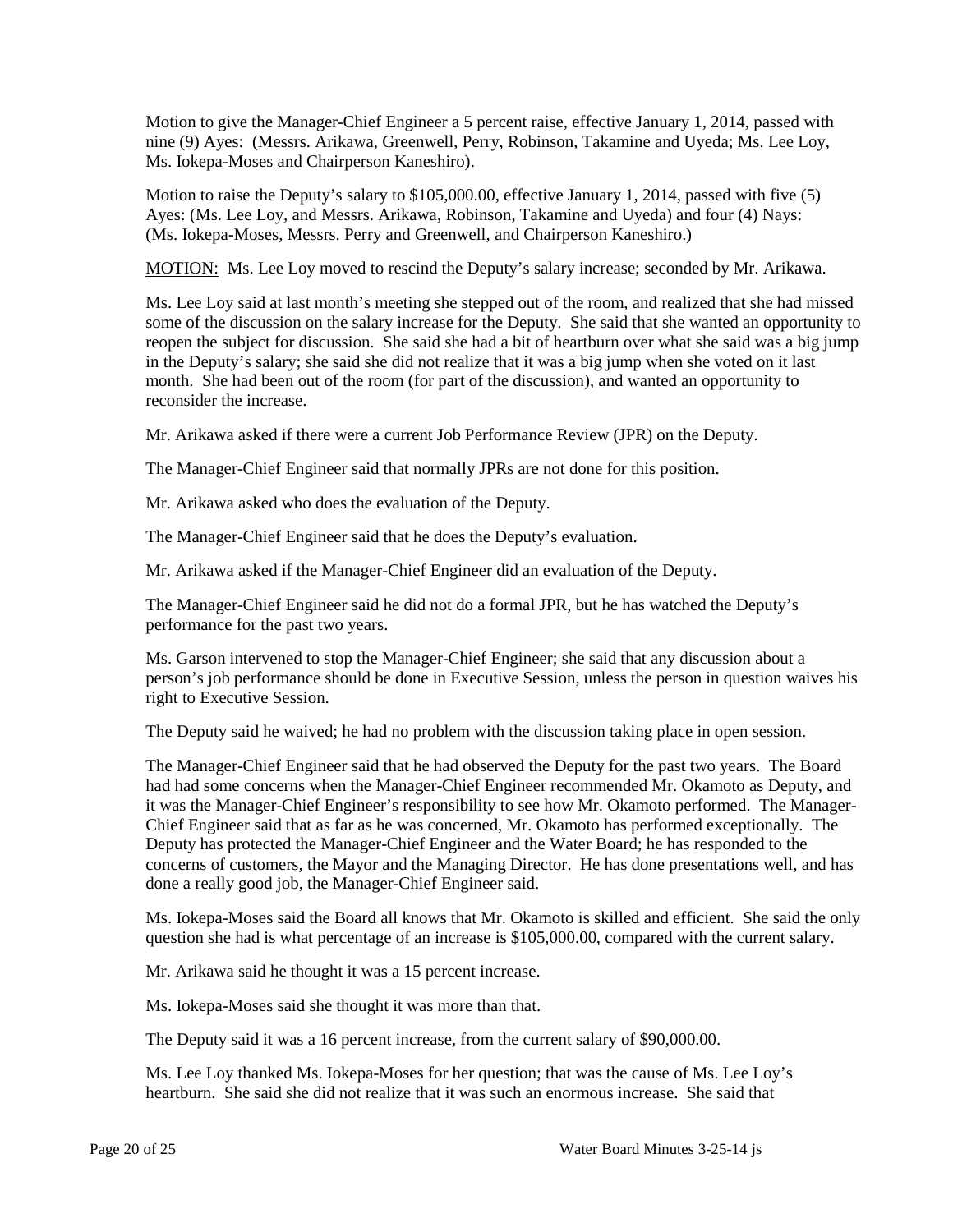Mr. Okamoto does a phenomenal job; there is no question about it. Her only problem is with the percentage of increase.

The Manager-Chief Engineer suggested that the Board not focus too much on the percentage of increase; the Board should instead look at the reason why he had recommended that the Deputy's salary be \$105,000.00; the reason is that the Deputy's salary is way below the salary of the highest-paid subordinate that the Deputy supervises. The Manager-Chief Engineer said that it was totally unfair that the Deputy has to supervise someone who has higher pay. He noted that the County Salary Commission provided salary increases of about 10 to 17 or 18 percent for Cabinet members. One of the primary reasons was because subordinates were making more than the Cabinet members. He noted that when he and Mr. Okamoto took their respective positions as Manager-Chief Engineer and Deputy in 2012, it would have been inaccurate to call their new salaries a "raise," because the salaries were what the positions paid.

Ms. Iokepa-Moses said the Motion on the floor is for a raise; it says that in black and white.

The Manager-Chief Engineer said that yes, for now this is a raise.

Ms. Iokepa-Moses said that the Board was considering a raise; she said that last meeting the question that the Board had was because a 16 percent increase was such a huge step. She said she suggested a lower percentage of increase, such as 10 percent. She said the Board can always give the Deputy another 10 percent or so increase in salary next year. She said that the Board is not setting a precedent of giving one person a 16 percent pay increase, when the normal scale is for 2, 3, 5 or 6 percent raises. She asked whether the Board could just make a Motion for a 10 percent increase.

Ms. Garson said that the Motion on the table now is to rescind the \$105,000.00 pay increase. Afterwards, the Board can make another Motion for something else.

Ms. Lee Loy said that she was glad that there was some interest in putting this Motion to rescind forward. She said everyone here is human and everyone makes mistakes; last month's meeting was very long, and everyone was exhausted, hungry, and rushed. She suggested taking the first step, by seeing if there is enough support to rescind the \$105,000.00 salary increase, in which case the Board can consider another amount.

Mr. Arikawa said he was a union steward for the Hawai'i Government Employees Association (HGEA) for 18 years, and was involved in collective bargaining. He was a supervisor in his department, and supervised people who were making more than he was, due to collective bargaining. He said he understands what the Manager-Chief Engineer is trying to do to help the Deputy out. Mr. Arikawa asked who set the \$90,000.00 that the Deputy is making.

The Manager-Chief Engineer and Ms. Garson both said that the Board sets the salary.

The Manager-Chief Engineer said that at the time when the initial salary of \$90,000.00 was set, his own recommendation was for an amount much higher than \$90,000.00.

Mr. Arikawa said that based on what the Board is discussing, he wanted to back Ms. Lee Loy up and rescind the salary recommendation of \$105,000.00.

Ms. Iokepa-Moses said she would second it.

Ms. Garson said there is a Motion already on the table; she asked whether the Board was ready to call for the question, or whether the Board wanted to continue discussion. She said she had information on what the other people in the County make, if the Board wanted to discuss that before they voted.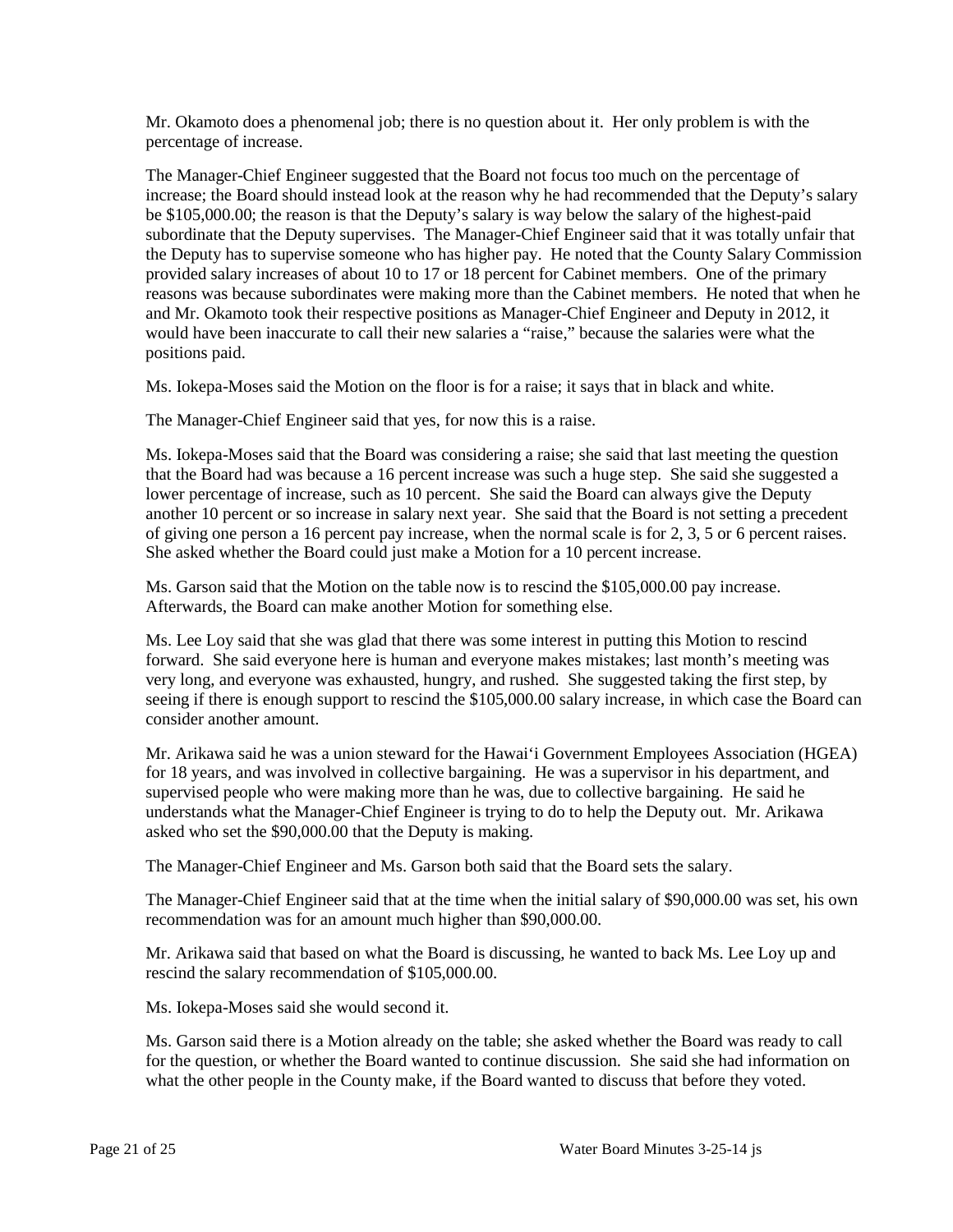ACTION: Motion carried with seven (7) Ayes in favor of rescinding the \$105,000.00 salary for the Deputy: (Ms. Lee Loy; Ms. Iokepa-Moses; Messrs. Arikawa, Greenwell, Uyeda, Takamine; and Chairperson Kaneshiro; and one (1) Nay (Mr. Perry).

MOTION: Ms. Iokepa-Moses moved that the Deputy receive a 10 percent salary increase; seconded by Ms. Lee Loy.

Ms. Lee Loy said she was seconding for discussion purposes; she was not sure if she was set on the 10 percent increase.

Mr. Greenwell said that the salary information Ms. Garson mentioned should be circulated.

Chairperson Kaneshiro asked whether Ms. Garson had sent anything out to the Board.

Ms. Garson said she sent the salary, but said she could not comment further. She said the Motion was for a 10 percent increase on \$90,000.00, which comes to \$99,000.00 if her math is correct. **The increase would be effective January 1, 2014,** she said.

Mr. Takamine asked how often the review for salary increases comes up; he asked if it was yearly or every two years, etc.

Chairperson Kaneshiro said it was a yearly process.

The Manager-Chief Engineer said that this Board had tried to do a yearly evaluation.

Ms. Garson said that there is no set time frame; the Board can review the salary whenever it wants. However, the salary review usually corresponds with the annual evaluation.

Mr. Arikawa said he was good with a raise of anywhere between five and 10 percent; 10 percent was acceptable to him.

The Manager-Chief Engineer said he was staying with his recommendation for the salary to be \$105,000.00.

Chairperson Kaneshiro asked if the Board was ready to vote.

Ms. Lee Loy said sorry, she was calculating what the increase would be. After a pause, she said okay, she was ready to vote.

Chairperson Kaneshiro asked the Secretary to restate the Motion.

The Secretary said the Motion was to raise the Deputy's salary by 10 percent, from \$90,000.00, retroactive to January 1, 2014.

ACTION: Motion carried unanimously by voice vote.

The Deputy thanked the Board for its consideration, and thanked the Manager-Chief Engineer for his support. He said he had not intended for the salary issue to cause so much heartburn.

#### E. **MONTHLY PROGRESS REPORT**:

No discussion.

# F. **REVIEW OF MONTHLY FINANCIAL STATEMENTS:**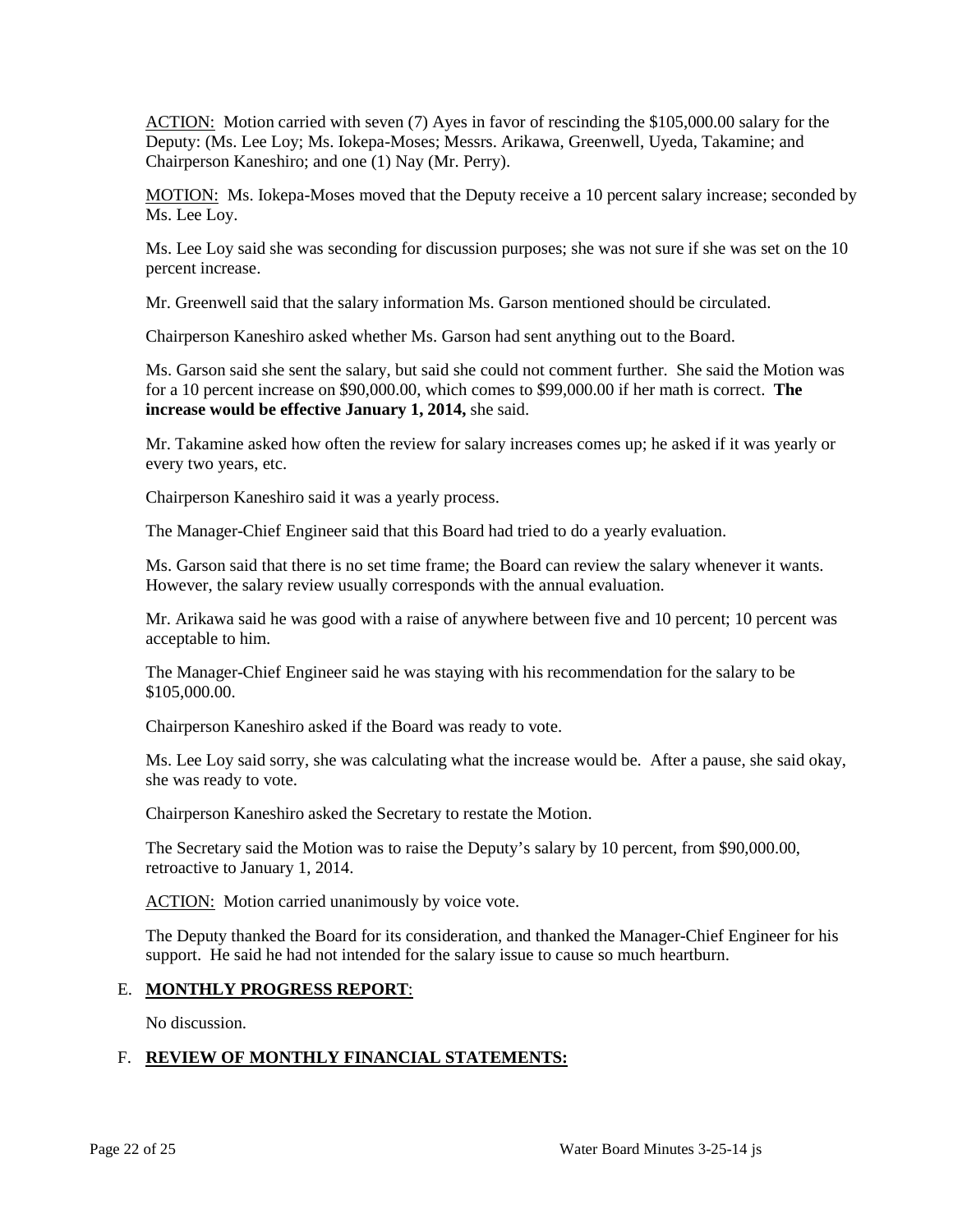Mr. Uyeda noted that Mr. Sumada had booked two projects as completed: the Ola'a Well No. 6 project and the Palani Road project, but these two projects are shown as active on Mr. Inaba's Monthly Progress Report.

Mr. Sumada explained that DWS's auditors wanted Finance Division to start booking or capitalizing projects as soon as they are placed in service. These two projects, while not technically 100 percent complete, have been placed in service. As of June 30, 2013, Finance Division booked what had been spent and on the books under "Work in Progress." That is what Finance Division booked and started depreciating at that point, Mr. Sumada said.

Mr. Uyeda asked if the retention payments were also booked.

Mr. Sumada said no.

Mr. Uyeda asked for confirmation that there is still cash going out.

Mr. Sumada confirmed that there are still payments to be made.

Mr. Inaba said that to clarify, Ola'a No. 6 booked, including the reservoir and the booster pumps; the well is still not included in the booking. On the Palani Road project, everything is basically booked because everything is final and accepted. DWS is just waiting for the contractor to clear his compliance requirement; once that is done, DWS will close out that project.

# G. **MANAGER-CHIEF ENGINEER'S REPORT:**

The Manager-Chief Engineer provided an update or status on the following:

- 1) Pu'ukala/Kona Ocean View Properties Subdivision Improvement District Update The Manager-Chief Engineer and the Deputy visited the site recently, and things are moving along well. There are no traffic problems, and the contractor is doing his job properly. The project is expected to be completed within a couple of months.
- 2) Waikoloa Reservoir No. 1 Update Mr. Inaba said that the consultant is working on the Environmental Assessment (EA), and Mr. Inaba is waiting to hear when the EA will be submitted. It is hoped that the project will go out to bid before summer.
- 3) Kawailani Tank Update Mr. Inaba said that the contaminated soil that had been under the existing tank needs to be removed and hauled to the West Hawai'i Landfill. After that is done, the fencing and pavement work will be done; this will complete the project. There will be one more update on this project, at next month's meeting. Mr. Inaba said the soil removal took a little longer than expected, as far as the analysis of the soil and the protocol that the State determined that DWS had to follow regarding the contaminated soil.
- 4) Energy Management Analyst Update No report.
- 5) Public Information and Education Specialist Update DWS issued emergency messaging via email and text regarding the Ka'auhuhu Reservoir emergency work in North Kohala. DWS put out information regarding a road closure on Kamehameha Avenue through Civil Defense and the Police Department's Nixle alert system. There were a lot of meetings regarding the NPS petition.
- 6) Recognition of Service Retirement Mr. Ikeda spoke about Mr. Robert Sugata, who was retiring at the end of the month. Mr. Sugata, based in Kona, was a Meter Reader II with 25 years of service in DWS. The Manager-Chief Engineer praised Mr. Sugata as a great individual as far as his personality and his work, and said Mr. Sugata will really be missed.

Mr. Greenwell asked about what was happening regarding HB1969, which proposed to assess a royalty amount of \$1 per 1,000 gallons of water withdrawn from an aquifer.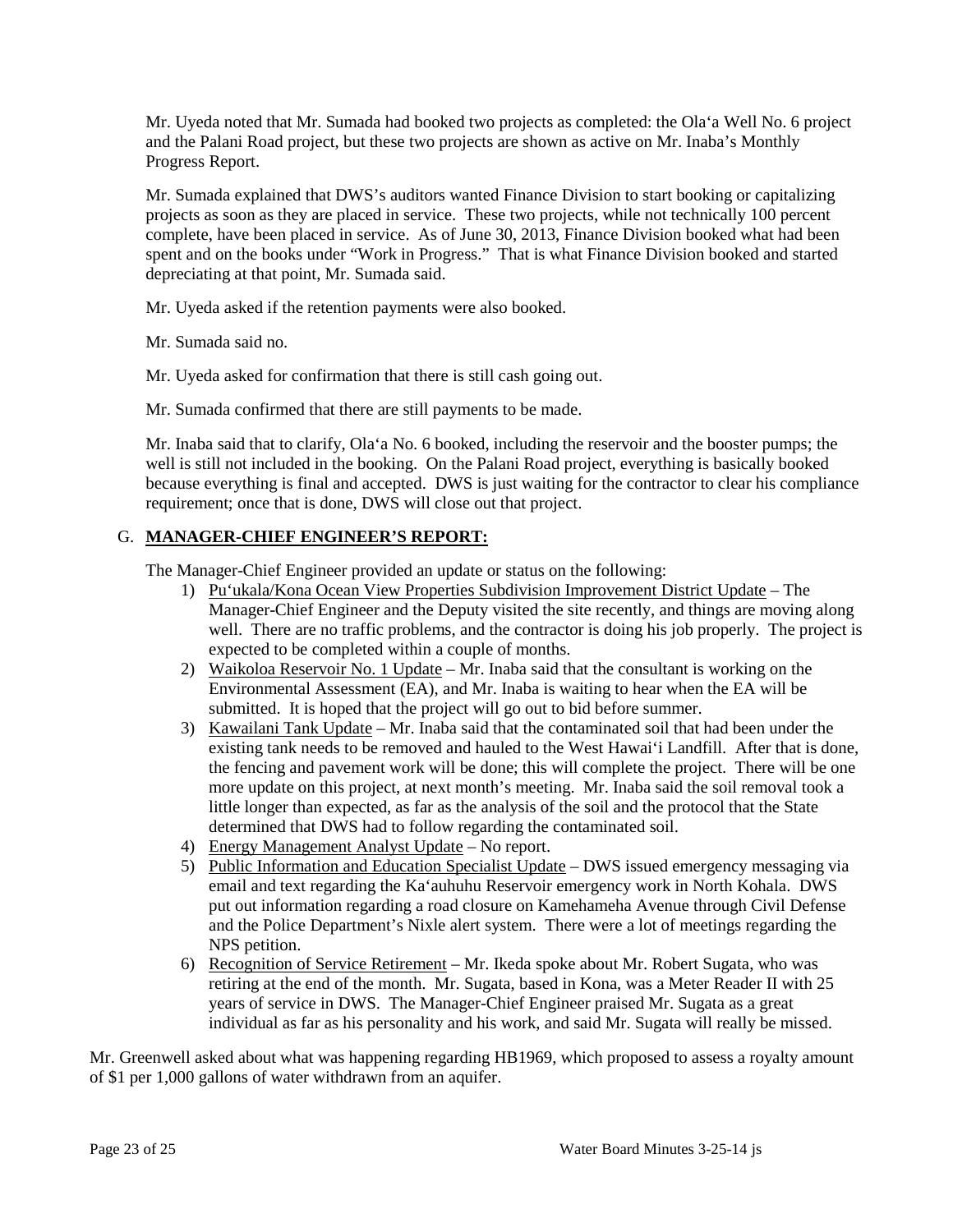Ms. Lee Loy said the bill was dead.

Ms. Garson said she would look up the status of the bill for Mr. Greenwell.

The Manager-Chief Engineer referred to the Ka'auhuhu Reservoir emergency, explaining that the roof covering the reservoir had collapsed. Operations Division is putting up a temporary storage reservoir so that there is a reservoir that can be pumped into. Due to the emergency, DWS's booster pump is pumping continuously, so the electric bill for pumping at Ka'auhuhu is likely to be higher. He said that the Ka'auhuhu service area is the service area that serves the property that Mr. Takata has been advocating to get water for Mr. Chris Brown. The Manager-Chief Engineer said that this emergency showed that DWS can handle consumption as far as the area's distribution system; the booster pump is running 24/7. The distribution system in the area is not the problem; the problem is the *source*. DWS's Engineering Division is working to acquire the property for the Hala'ula Well site.

#### H. **CHAIRPERSON'S REPORT:**

Chairperson Kaneshiro said that the Board had received a letter from the Cost of Government Commission dated March 6, 2014, requesting input on limiting expenditures, eliminating duplication or overlapping of services, consolidating services, etc. He called for a discussion of how to formulate a response. He said he was not sure how to respond, because most of the work is done by the Department.

The Manager-Chief Engineer said that DWS has responded the last couple of years, and one of the main concerns involved working closely with the Department of Environmental Management regarding their billings and delinquencies. The lien bill under consideration at the Legislature is addressing this concern. DWS in the past has noted that the Department has an Energy Management Specialist working to reduce the Department's energy costs, primarily through the Lālāmilo Windfarm.

Ms. Garson said that the Cost of Government Commission sent letters to all of the departments and boards, and the Water Board's response would be separate from DWS's response. The Cost of Government Commission must put together its report within 11 months. Because this Item is on the Agenda, the Board can discuss it, take action and send a letter if the Board has any suggestions for the Cost of Government Commission.

The Manager-Chief Engineer noted that Mr. Perry is now serving on the Cost of Government Commission.

Mr. Perry said he was looking forward to the Board's letter.

Chairperson Kaneshiro asked if DWS was going to send in a response.

Ms. Garson said that DWS will send something in; she noted that the Board got a separate letter from the Cost of Government Commission. She said that the Board would respond independently of the Department, or the Board might just write that the Department was sending in a response.

Ms. Iokepa-Moses said she thought that DWS knows better than the Board does.

Chairperson Kaneshiro said that was what he was going to say.

The Manager-Chief Engineer asked whether there was a deadline for the response.

Ms. Garson said the deadline was April 7, 2014.

The Manager-Chief Engineer said that the Department would send copies of its response to each Board member.